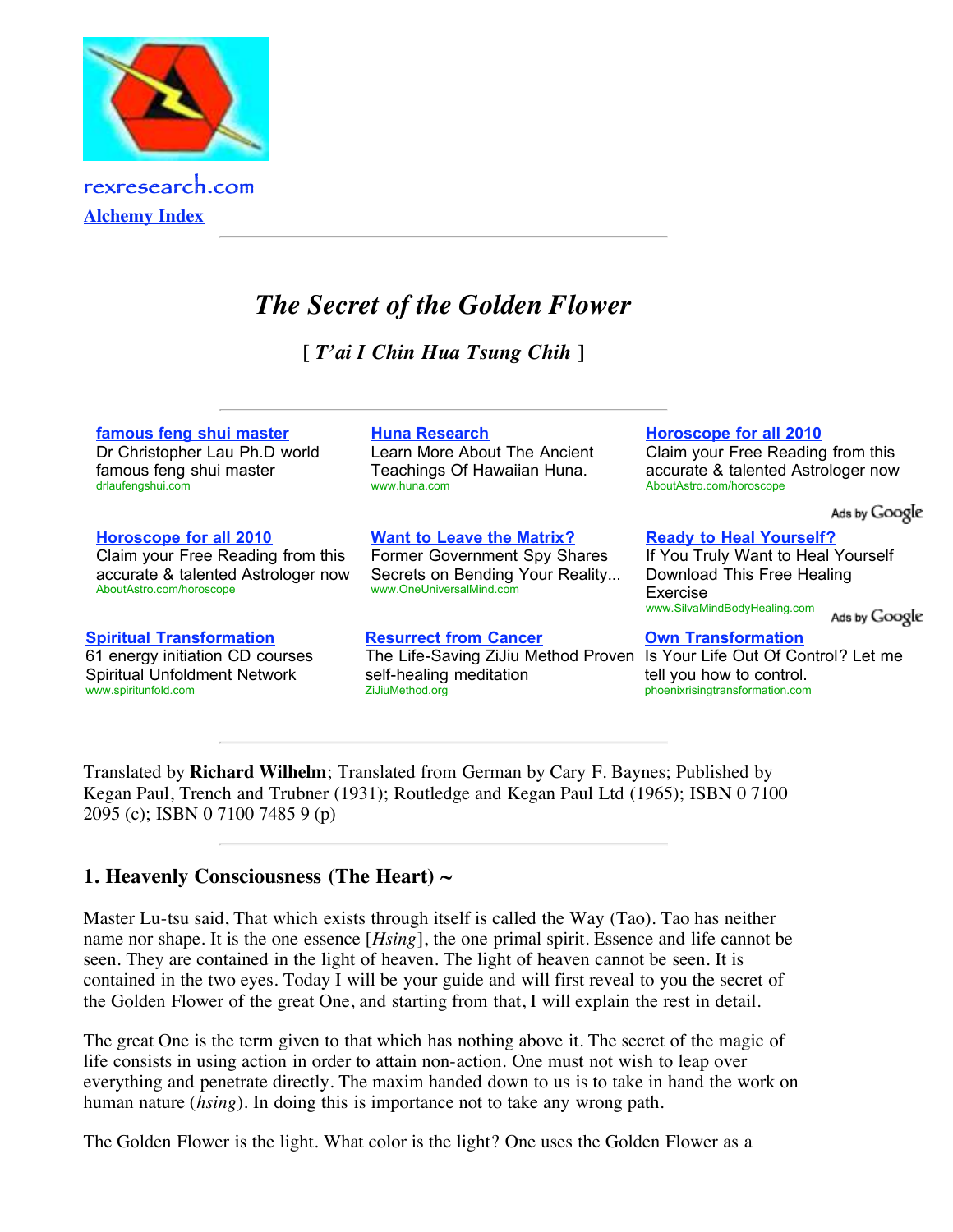symbol. It is the true energy of the translucent great one. The phrase "The lead of the waterregion has but one taste" refers to it.

[ \*\*\* Heaven created water through the One (*Hsing*). That is the true energy of the Great One. If man attains this One he becomes alive; if he loses it he dies. But even if man lives in the energy (vital breath, *prana*) he does not see the energy (*prana*), just as fishes live in water but do not see the water. Man dies when he has no vital breath, just as fishes perish when deprived of water. Therefore the adepts have taught people to holdfast to the primal, and to guard the One; it is the circulation of the light and the maintaining of the center. If one guards this true energy, one can prolong the span of life, and can then apply the method of creating an immortal body by "melting and mixing". ]

The work on the circulation of the light depends entirely on the backward-flowing movement, so that the thoughts (the place of heavenly consciousness, the heavenly heart) are gathered together. The heavenly heart lies between sun and moon (the two eyes).

*The Book of the Yellow Castle* says: "In the square inch field of the square foot house, life can be regulated". The square foot house is the face. The square inch field in the face: what could that be other than the heavenly heart? In the middle of the square inch dwells the splendour. In the purple hall of the city of jade dwells the God of Utmost Emptiness and Life. The Confucians call it the center of emptiness; the Buddhist, the terrace of living; the Taoists, the ancestral land, or the yellow castle, or the dark pass, or the space of former heaven. The heavenly heart is like the dwelling place, the light is the master.

Therefore when the light circulates, the energies of the whole body appear before its throne, as, when a holy king has established the capital and has laid down the fundamental rules of order, all the states approach with tribute; or as, when the master is quiet and calm, men-servants and maids obey his orders of their own accord, and each does his work.

Therefore you have only to make the light circulate: that is the deepest and most wonderful secret. The light is easy to move, but difficult to fix. If it is made to circulate long enough, then it crystallizes itself; that is the natural spirit-body. This crystallized spirit is formed beyond the nine heavens. It is the condition of which it is said in the Book of the Seal of the Heart: "Silently thou fliest upward in the morning".

In carrying out this fundamental principle you need to seek for no other methods, but must only concentrate your thoughts on it. The book *Leng Yen* says: "By collecting the thoughts one can fly and will be born in heaven". Heaven is not the wide blue sky but the place where corporeality is begotten in the house of the Creative. If one keeps this up for a long time there develops quite naturally, in addition to the body, yet another spirit-body.

The Golden Flower is the Elixir of Life (*Chin-tan*, golden pill). All changes of spiritual consciousness depend upon the heart. There is a secret charm which, although it works very accurately, is yet so fluid that it needs extreme intelligence and clarity, and the most complete absorption and tranquility. People without this highest degree of intelligence and understanding do not find this highest degree of intelligence and understanding do not find the way to apply the charm; people without this utmost capacity for absorption and tranquility cannot keep fast hold of it.

[ \*\*\* This section explains the origin of the great Way (the Tao) of the world. The heavenly heart is the germ of the great Way. If you can be absolutely quiet then the heavenly heart will spontaneously manifest itself. When the feeling stirs and expresses itself in the normal flow, man is created as primal creature. This creature abides between conception and birth in true space; when the one note of individuation enters into the birth, human nature and life are divided in two. From this time on, if the utmost quietness is not achieved, human nature and life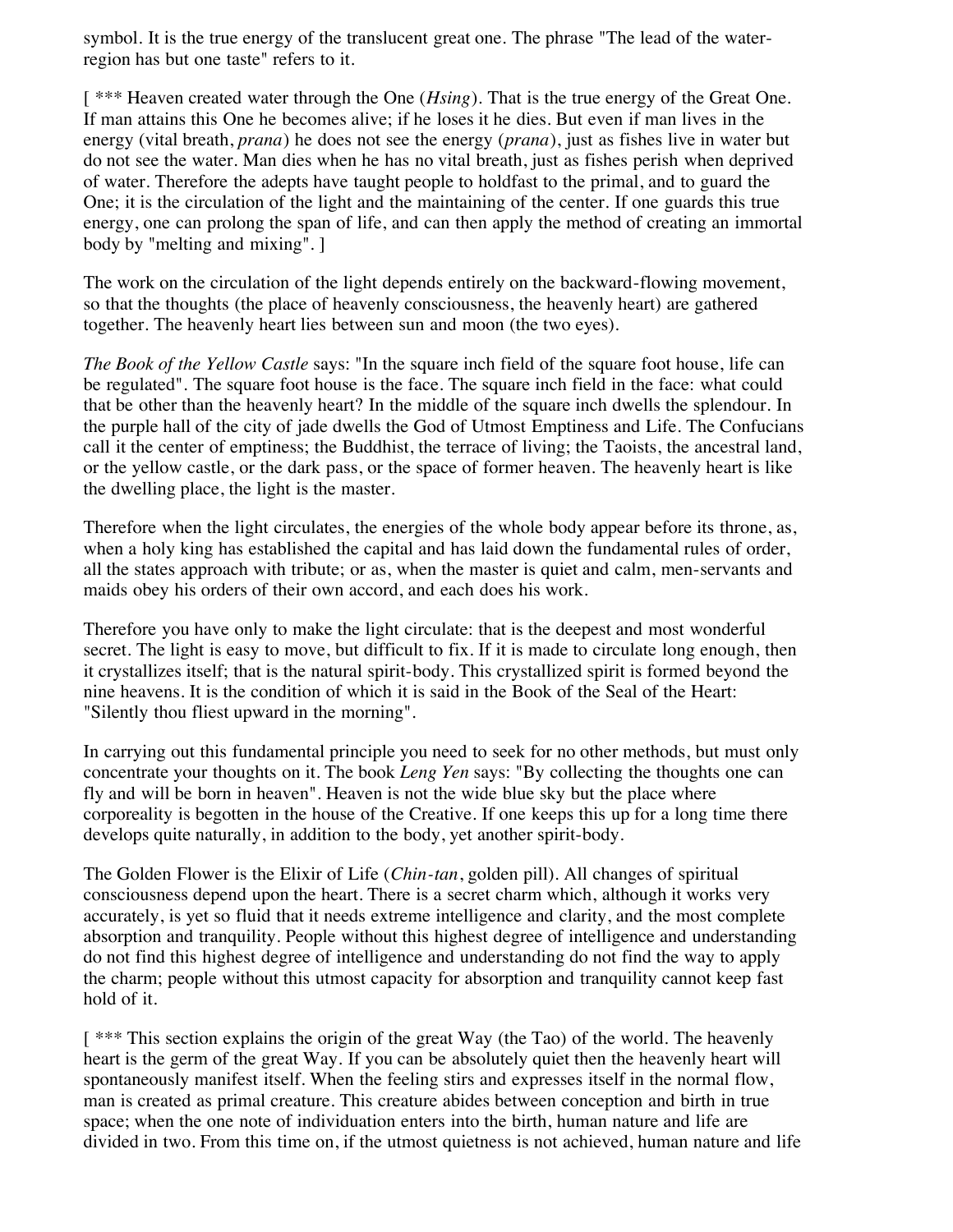never see each other again.

Therefore it is said in *The Plan of the Supreme Ultimate* that the great One includes within itself true energy (prana), seed, spirit, animus and anima. If the thoughts are absolutely tranquil so that the heavenly heart can be seem, the spiritual intelligence reaches the origin unaided. This human nature lives indeed in true space, but the radiance of the light dwells in the two eyes. Therefore the Master teaches the circulation of the light so that the true human nature may be reached. The true human nature is the primal spirit. The primal spirit is precisely human nature and life, and if one accepts what is real in it, it is the primal energy. And the great Way is just this thing.

The Master is further concerned that people should not miss the way that leads from conscious action to unconscious non-action. Therefore he says, the magic of the Elixir of Life makes use of conscious action in order that unconscious non-action may be attained. Conscious action consists in setting the light in circulation by reflection in order to make manifest the release of heaven, If then the true seed is born, and the right method applied in order to melt and mix it, and in that way to create the Elixir of Life, then one goes through the pass. The embryo, which must be developed by the work of warming, nourishing, bathing, and washing, is formed. That passes over into the realm of unconscious non-action. A whole year of this fire-period is needed before the embryo is born, sheds the shells, and passes out of the ordinary world into the holy world.

This method is quite simple and easy. But there are so many transforming and changing conditions connected with it that it is said that not with one leap can a man suddenly get there. Whoever seeks eternal life must search for the place whence human nature and life originally sprang. ]

## **2. The Primal Spirit and the Conscious Spirit ~**

Master Lu-tsu said, "In comparison with heaven and earth, man is like a mayfly. But compared to the great Way, heaven and earth, too, are like a bubble and a shadow. Only the primal spirit and the true nature overcome time and space".

The energy of the seed, like heaven and earth, is transitory, but the primal spirit is beyond the polar differences. Here is the place whence heaven and earth derive their being. When students understand how to grasp the primal spirit they overcome the polar opposites of light and darkness and tarry no longer in the three worlds. But only he who has envisioned human nature's original face is able to do this.

When men are set free from the womb, the primal spirit dwells in the square inch (between the eyes), but the conscious spirit dwells below in the heart. This lower fleshly heart has the shape of a large peach: it is covered by the wings of the lungs, supported by the liver, and served by the bowels. This heart is dependent on the outside world. If a man does not eat for one day even, it feels extremely uncomfortable. If it hears something terrifying it throbs; if it hears something enraging it stops; if it is faced with death it becomes sad; if it sees something beautiful it is dazzled. But the heavenly heart in the head, when would it have moved in the least? Dost thou ask: Can the heavenly heart not move? Then I answer: How can the true thought in the square inch move! If it really moves, that is not good. For when ordinary men die, then it moves, but that is not good. It is best indeed if the light has already solidified into a spirit-body and its life-energy gradually penetrated the instincts and movements. But that is a secret which has not been revealed for thousands of years.

The lower heart moves like a strong, powerful commander who despises the heavenly rule because of his weakness, and has usurped the leadership in affairs of state. But when the primal castle can be fortified and defended, then it is as is a strong and wise ruler sat upon the throne.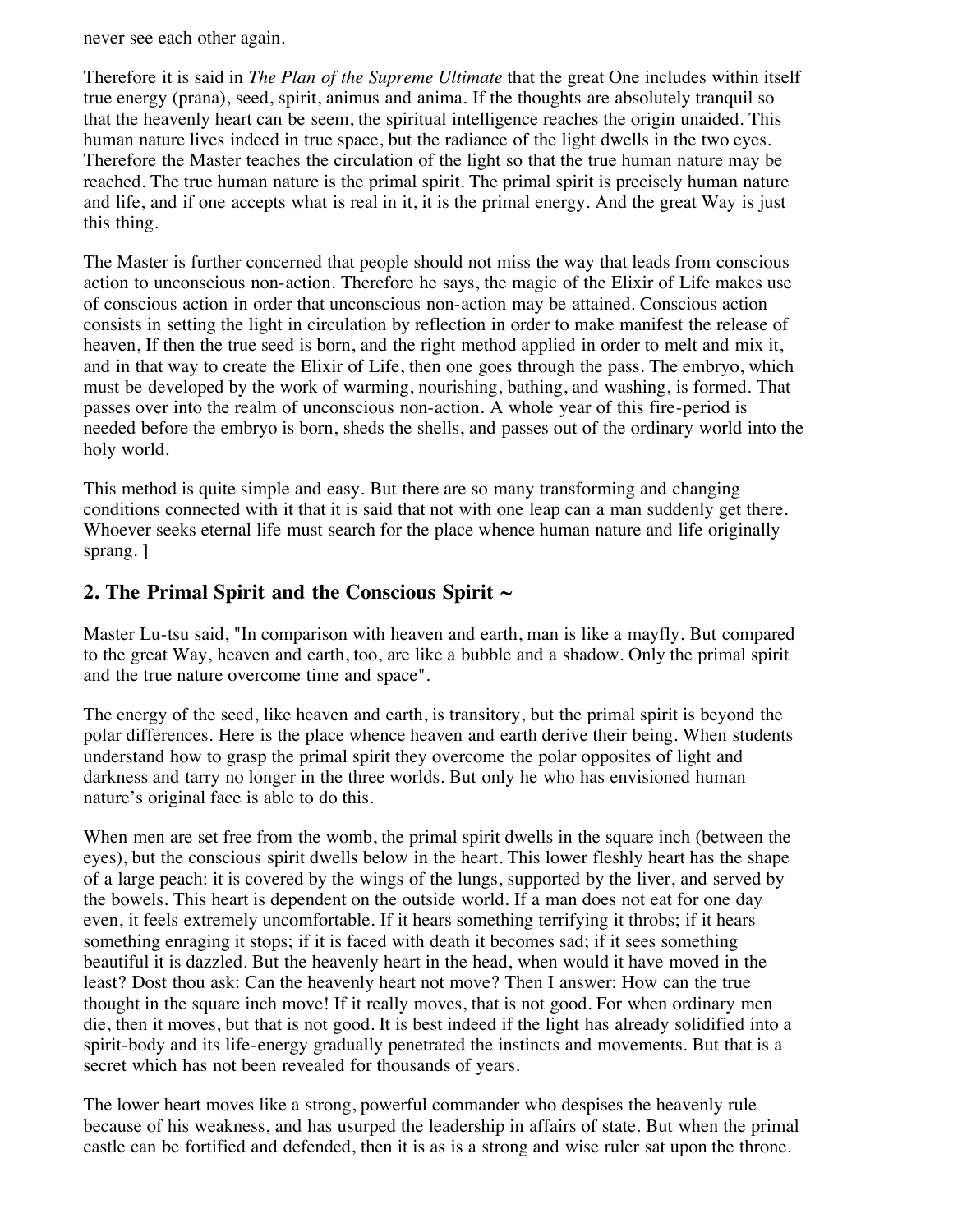The eyes start the light circulating like two ministers at the right and left who support the ruler with all their might. When rule in the center is thus in order, all those rebellious heroes will present themselves with lances reversed ready to take orders.

The way to the Elixir of Life knows as supreme magic, seed-water, spirit-fire, and thoughtearth: these three. What is seed-water? It is the true, one energy of former heaven (eros). Spirit fire is the light (logos). Thought-earth is the heavenly heart of the middle dwelling (intuition). Spirit-fire is used for the foundation. Ordinary men make their bodies through thoughts. The body is not only the seven foot-tall outer body. In the body is the anima. The anima adheres to consciousness, in order to affect it. Consciousness depends for its origin on the anima. The anima is yin (feminine), it is the substance of consciousness. As long as this consciousness is not interrupted, it continues to beget from generation to generation, and the changes of form of the anima and the transformations of substance are unceasing.

But, besides this, there is the animus in which the spirit shelters. The animus lives in the daytime in the eyes; at night it houses in the liver. When living in the eyes, it sees; when housed in the liver, it dreams. Dreams are the wanderings of the spirit through all nine heavens and all nine earths. But whoever is in a dark and withdrawn mood on waking, and chained to his bodily form, is fettered by the anima. Therefore the concentration of the animus is brought about by the circulation of the light, and in this way the spirit is maintained, the anima subjugated, and consciousness cut off. The method used by the ancients for escaping from the world consisted in melting out completely the slag of darkness in order to return to the purely creative. This is nothing more than a reduction of the anima and a completion of the animus. And the circulation of the light is the magical means of reducing the dark, and gaining mastery over the anima. Even if the work is not directed towards bringing back the Creative, but confines itself to the magical means of the circulation of the light, it is just the light that is the Creative. By means of its circulation, one returns to the Creative. If this method is followed, plenty of seed-water will be present of itself; the spirit fire will be ignited, and the thoughtearth will solidify and crystallize. And thus the holy fruit matures. The scarabaeus rolls his ball and in the ball there develops life as the result of the undivided effort of his spiritual concentration. If now an embryo can grow in manure, and shed its shells, why then should not the dwelling place of our heavenly heart also be able to create a body if we concentrate the spirit upon it?

The one effective, true human nature (logos united with vitality), when it descends into the house of the Creative, divides into animus and anima. The animus is I the heavenly heart. It is of the nature of light; it is the power of lightness and purity. It is that which we have received from the great emptiness, that which is identical in form with the primordial beginning. The anima partakes of the nature of the dark. It is the energy of the heavy and the turbid; it is bound to the bodily fleshly heart. The animus loves life. The anima seeks death. All sensuous desires and impulses of anger are effects of the anima; itisthe conscious spirit which after death is nourished on blood, but which, during life, is in greatest distress. The dark returns to darkness and like things attract each other according to their kind. But the pupil understands how to distil the dark anima completely so that it transforms itself into pure light (yang).

 [ \*\*\* In this part there is described the role played by the primal spirit and the conscious spirit in the making of the human body. The Master says, The life of man is like that of a mayfly: only the true human nature of the primal spirit can transcend the cycle of heaven and earth and the fate of the aeons. The true human nature proceeds from that which has no polarity [the ultimate] whereby it takes the true essence of heaven and earth into itself and becomes the conscious spirit. As primal spirit it receives its human nature from father and mother. This primal spirit is without consciousness and knowledge, but is able to regulate the formative processes of the body. The conscious spirit is very evident and very effective, and can adapt itself unceasingly. It is the ruler of the human heart. As long as it stays in the body it is the animus. After its departure from the body it becomes spirit. While the body is entering into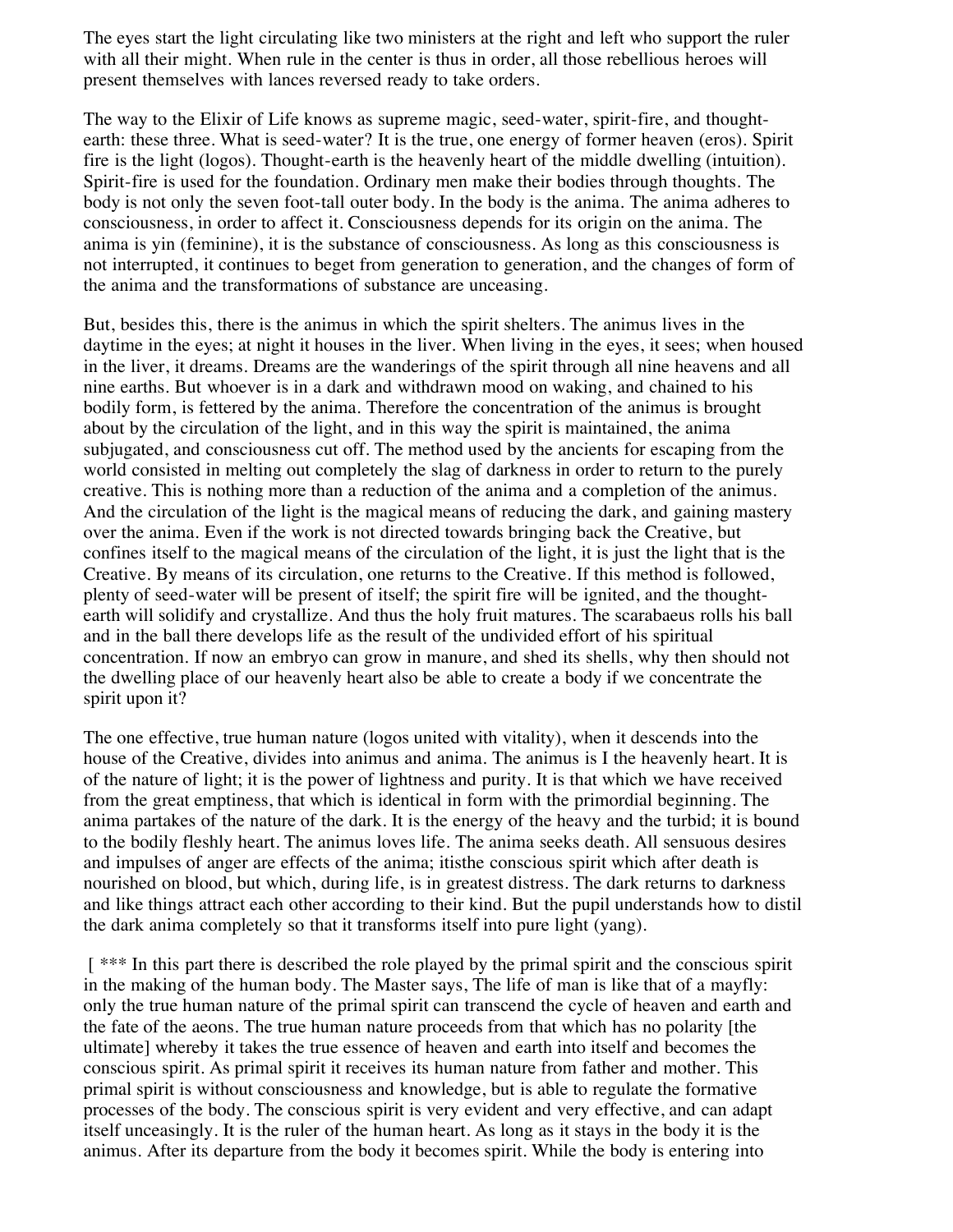existence, the primal spirit has not yet formed an embryo in which it could incorporate itself. Thus it crystallizes itself in the non-polarized free One.

At the time of birth the conscious spirit inhales the energy and thus becomes the dwelling of the new-born. It lives in the heart. From that on the heart is master, and the primal spirit loses its place while the conscious spirit has the power.

The primal spirit loves stillness, and the conscious spirit loves movement. In its movement it remains bound to feelings and desires. Day and night it wastes the primal seed till the energy of the primal spirit is entirely used up. Then the conscious spirit leaves the shell and goes away.

Whoever has done good in the main has spirit-energy that is pure and clear when death comes. It passes out by the upper openings of mouth and nose. The pure and light energy rises upward and floats up to heaven and becomes the fivefold present shadow-genius, or shadow-spirit. But if, during life, the primal spirit was used by the conscious spirit for avarice, folly, desire, and lust, and committed all sorts of sins, then in the moment of death the spirit-energy is turbid and confused, and the conscious spirit passes out together with the breath, through the lower openings of the door of the belly. For if the spirit-energy is turbid and unclean, it crystallizes downward, sinks sown to hell, and becomes a demon. Then not only does the primal spirit lose its nature, but the power and wisdom of true human nature is thereby lessened. Therefore the Master says, If it moves, that is not good.

If one wants to maintain the primal spirit one must, without fail, first subjugate the perceiving spirit. The way to subjugate it is through the circulation of the light. If one practices the circulation of the light, one must forget both body and heart. The heart must die, the spirit live. When the spirit lives, the breath will begin to circulate in a wonderful way. This is what the Master called the very best. Then the spirit must be allowed to dive down into the abdomen (solar plexus). The energy then has intercourse with spirit, and spirit unites with the energy and crystallizes itself. This is the method of starting the work.

In time, the primal spirit transforms itself in the dwelling of life into the true energy. At that time, the method of the turning of the millwheel must be applied, in order to distill it so that it becomes the Elixir of Life. That is the method of concentrated work.

When the Life Elixir pearl is finished, the holy embryo can be formed; then the work must be directed to the warning and nourishing of the spiritual embryo. That is the method of finishing.

When the energy-body of the child is fully formed, the work must be directed that the embryo is born and returns to emptiness. That is the method of ending the work.

From the most ancient times till today, this is not empty talk, but the sequence of the Great Way in the true method of producing an eternally living and immortal spirit and holy man.

But if the work is so far consummated, then everything belonging to the dark principle is wholly absorbed, and the body is born into pure light. When the conscious spirit has been transformed into the primal spirit, then only one can say that it has attained an infinite capacity for transformations and, departing from the cycle of births, has been brought to the sixfold present, golden genius. If this method of ennobling is not applied, how will the way of being born and dying be escaped? ]

## **3. Circulation of the Light and Protection of the Center ~**

Master Lu-tsu said, since when has the expression "circulation of the ligh" been revealed? It was revealed by the "True Men of the Beginning of Form" (Kuan Yin-hsi). When the light is made to move in a circle, all the energies of heaven and earth, of the light and the dark, are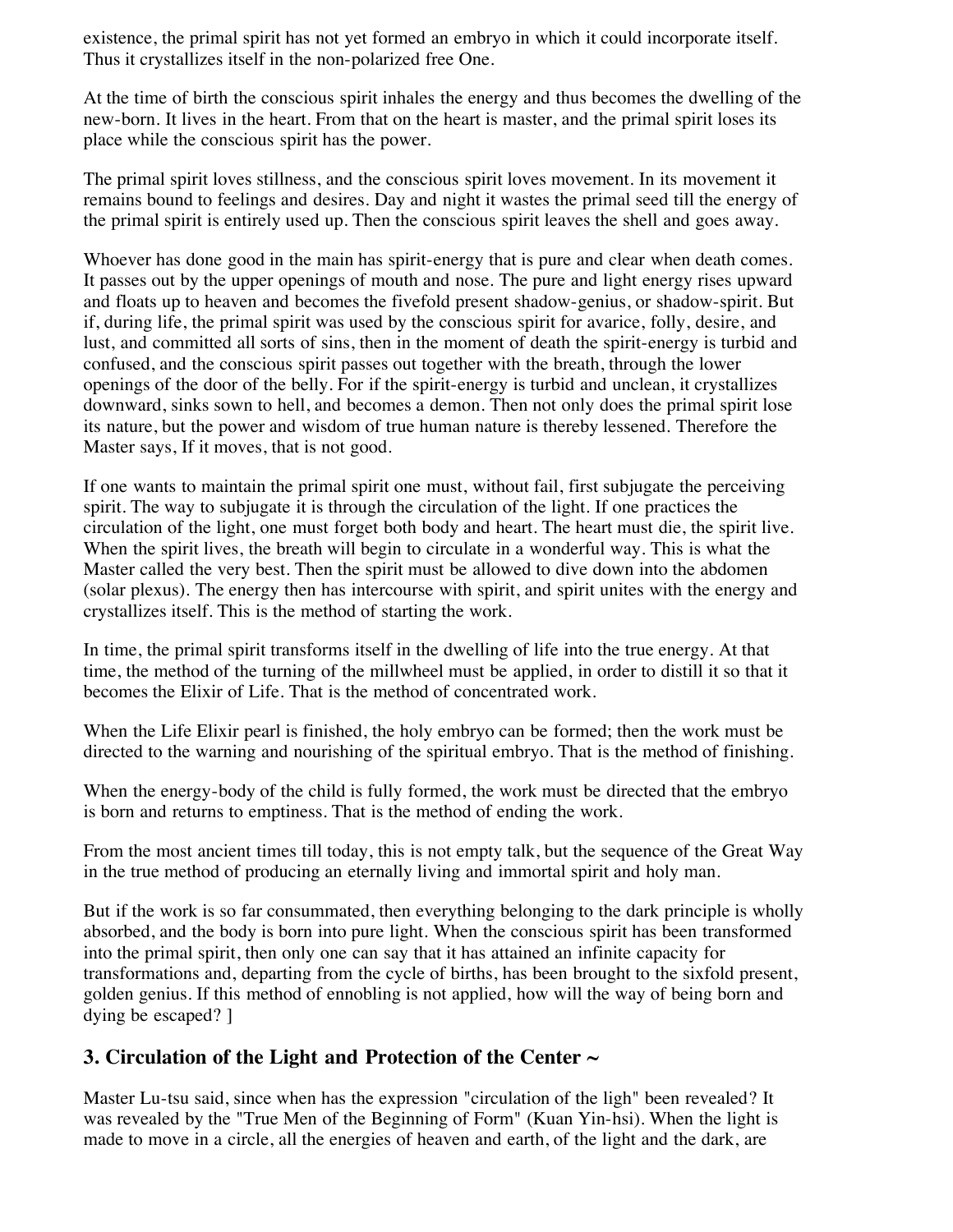crystallized. That is what is termed seed-like thinking, or purification of the energy, or purification of the idea. When one begins to apply this magic it is as if, in the middle of being, there were non-being. When in the course of time the work is completed, and beyond the body there is a body, it is as if, in the middle of non-being, there were being. Only after concentrated work of a hundred days will the light be genuine, then only will it become spirit-fire. After a hundred days there develops by itself in the midst of the light a point of the true light-pole (yang). Then suddenly there develops the seed pearl. It is as if man and woman embraced and a conception took place. Then one must be quite still and wait. The circulation of the light is the epoch of fire.

In the midst of primal transformation, the radiance of the light (yang-kuang), is the determining thing. In the physical world it is the sun; in man, the eye. The radiation and dissipation of spiritual consciousness is chiefly brought about by this energy when it is directed outward (flows downward). Therefore the Way of the Golden Glower depends wholly on the backwardflowing method.

[ \*\*\* Man's heat stands under the fire trigram, *Li*. The flames of the fire press upward. When both eyes are looking at things of the world it is with vision directed outward. Now if one closes the eyes and, reversing the glance, directs it inward and looks at the room of the ancestors, that is the backward-flowing method. The energy of the kidneys is under the water sign. When the desires are stirred, it runs downward, is directed outward, and creates children. If, in the moment of release, it is not allowed to flow outward, but is led back by the energy of thought so that it penetrates the crucible of the Creative, and refreshes heart and body and nourishes them, that also is the backward-flowing method. Therefore it is said, The Way of the Elixir of Life depends entirely on the backward-flowing method. ]

The circulation of the light is not only a circulation of the seed-blossom of the individual body, but it is even a circulation of the true, creative, formative energies. It is not a momentary fantasy, but the exhaustion of the cycle (soul-migration) of all the aeons. Therefore the duration of a breath means a year according to human reckoning and a hundred years measured by the long night of the nine paths (of reincarnation).

After a man has the one sound of individuation (*ho*) behind him, he will be born outward according to the circumstances, and until his old age he will never look backward. The energy of the light exhausts itself and trickles away. That brings the ninefold darkness (of reincarnations) into the world. In the book *Leng Yen* it is said: "By concentrating the thoughts, one can fly; by concentrating the desires, one falls". When a pupil takes little care of his thoughts and much care of his desires, he gets into the path of submersion. Only through contemplation and quietness does true intuition arise: for that the backward-flowing method is necessary.

In the *Book of the Secret Correspondences* it is said: "Release is in the eye". In the *Simple Questions of the Yellow Ruler* it is said: "The seed-blossoms of the human body must be concentrated upward in the empty space". This refers to it. Immortality is contained in this sentence and also the overcoming of the world is contained in it. This is the common goal of all religions.

The light is not in the body alone, nor is it only outside the body. Mountains and rivers and the great earth are lit by sun and moon; all that is this light. Therefore it is not only within the body. Understanding and clarity, perception and enlightenment, and all movements (of the spirit) are likewise this light; therefore it is not just something outside the body. The light-flower of heaven and earth fills all the thousand spaces. But also the light-flower of the individual body passes through heaven and covers the earth. Therefore, as soon as the light is circulating, heaven and earth, mountains and rivers, are all circulating with it at the same time. To concentrate the seed-flower of the human body above the eyes, that is the great key of the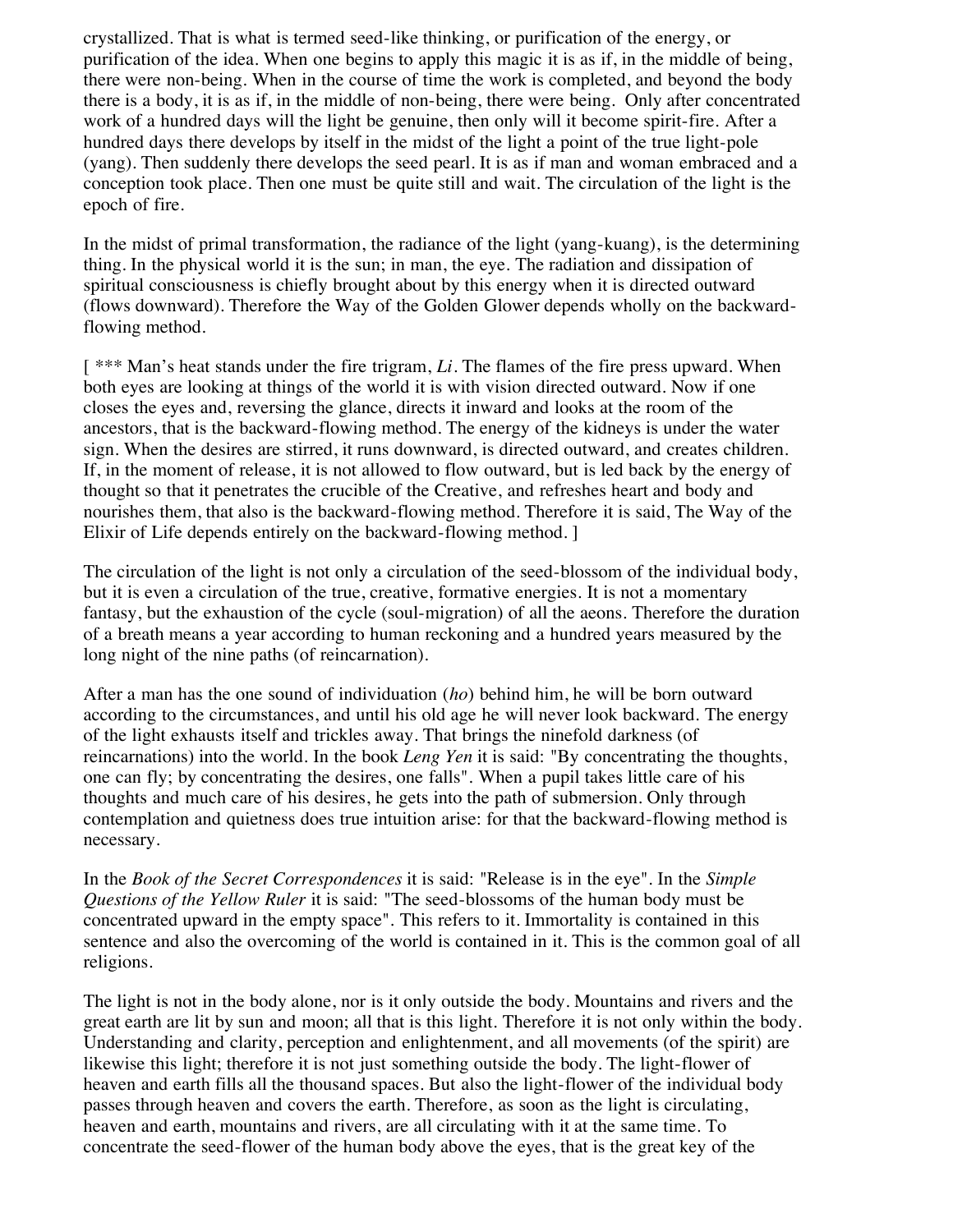human body. Children, take heed! If for a day you do not practice meditation, this light streams out, who knows whither? If you only meditate for a quarter of an hour, by it you can do away with a thousand births. All methods end in quietness. This marvelous magic cannot be fathomed.

But when the practice is started, one must press on from the obvious to the profound, from the coarse to the fine. Everything depends on there being no interruption. The beginning and the end of the practice must be one. In between there are cooler and warmer moments, that goes without saying. But the goal must be to reach the vastness of heaven and the depths of the sea, so that all methods seem quite easy and taken for granted. Only then have we mastered it.

All holy men have bequeathed this tone another: nothing is possible without contemplation (*fang-chao*, reflection). When Confucius says: "Perceiving brings one to the goal"; or when the Buddha calls it: "The vision of the heart"; or Lao-tse says: "Inner vision", it is all the same.

Anyone can talk about reflection, but he cannot master it if he does not know what the word means. What has to be reversed by reflection is the self-conscious heart, which has to direct itself towards that point where the formative spirit is not yet manifest. Within our six-foot body we must strive for the form which existed before the laying down of heaven and earth. If today people sit and meditate only one or two hours, looking only at their own egos, and call this reflection, how can anything come of it?

The two founders of Buddhism and Taoism have taught that one should look at the tip of one's nose. But they did not mean that one should fasten one's thoughts to the tip of the nose. Neither did they mean that, while the eyes were looking at the tip of the nose, the thoughts should be concentrated on the yellow middle. Wherever the eye looks, the heart is directed also. How can it be directed at the same time upward (yellow middle), and downward (tip of the nose), or alternatively, so that it is now up, now down? All that means confusing the finger which points to the moon with the moon itself.

What then is really meant by this? The expression "tip of the nose" is very cleverly chosen. The nose must serve the eyes as a guideline. If one is not guided by the nose, either one opens wide the eyes and looks into the distance, so that the nose is not seen, or the lids shut too much, so that the eyes close, and again the nose is not seen. But when the eyes are opened too wide, one makes the mistake of directing them outward, whereby one is easily distracted. If they are closed too much, one makes the mistake of letting them turn inward, whereby one easily sinks into a dreamy reverie. Only when the eyelids are lowered properly halfway is the tip of the nose seen in just the right way. Therefore it is taken as a guideline. The main thing is to lower the eyelids in the right way, and then to allow the light to streaming of itself; without effort, wanting the light to stream in concentratedly. Looking at the tip of the nose serves only as the beginning of the inner concentration, so that the eyes are brought into the right direction for looking, and then are held to the guideline: after that, one can let it be. That is the way a mason hangs up a plumb-line. As soon as he has hung it up, he guides his work by it without continually bothering himself to look at the plumb-line.

Fixating contemplation is a Buddhist method which has not by any means been handed down as a secret.

One looks with both eyes at the tip of the nose, sits upright and in a comfortable position, and holds the heart to the center in the midst of conditions. In Taoism it is called the yellow middle, in Buddhism the center of the midst of conditions. The two are the same. It is not necessarily mean the middle of the head. It is only a matter of fixing one's thinking on the point which lies exactly between two eyes. Then all is well. The light is something extremely mobile. When one fixes the thought on the mid-point between the two eyes, the light streams in of its own accord. It is not necessary to direct the attention especially to the middle castle. In these few words the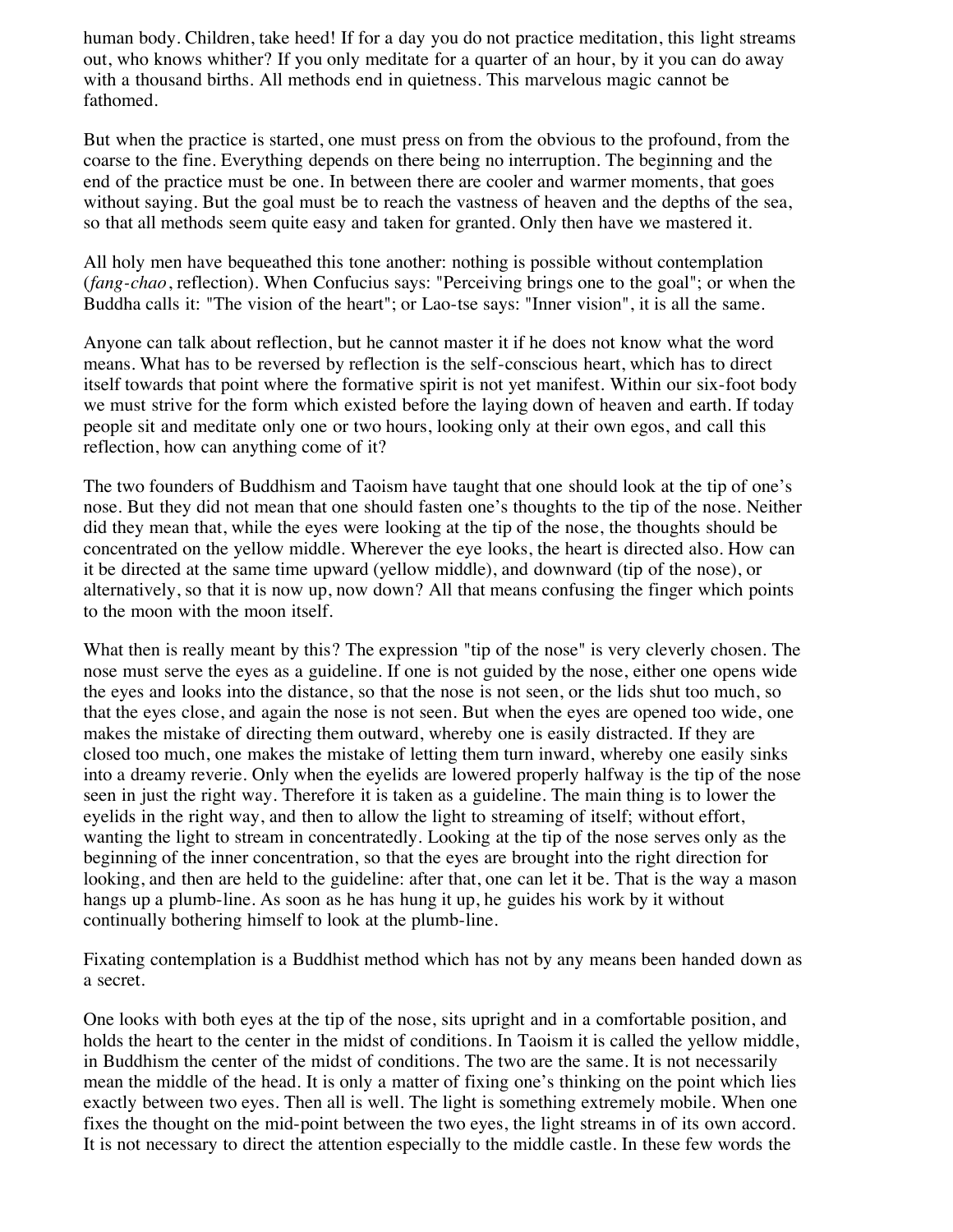most important thing is contained.

"The center in the midst of conditions" is a very subtle expression. The center is omnipresent; everything is contained in it; it is connected with the release of the whole process of creation. The condition is the portal. The condition, that is, the fulfillment of this condition, makes the beginning, but it does not bring about the rest with inevitable necessity. The meaning of these two words is very fluid and subtle.

Fixating contemplation is indispensable; it ensures the making fast of the enlightenment. Only one must not stay sitting rigidly if worldly thoughts come up, but one must examine where the thought is, where it began, and where it fades out. Nothing is gained by pushing reflection further. One must be content to see the thought arose, and not seek beyond the point of origin; for to find the heart (consciousness, to get behind consciousness with consciousness), that cannot be done. Together we want to bring the states of the heart to rest; that is true contemplation. What contradicts it is false contemplation. That leads to no goal. When the flight of the thoughts keeps extending further, one should stop and begin contemplating. Let one contemplate and then start fixating again. That is the double method of making fast the enlightenment. It means the circulation of the light. The circulation is fixation. The light is contemplation. Fixation without contemplation is circulation without light. Contemplation without fixation is light without circulation! Take note of that!

[ \*\*\* The general meaning of this section is that protection of the center is important for the circulation of the light. The last section dealt with the theme that the human body is a very valuable possession when the primal spirit is master. But when it is used by the conscious spirit, the latter brings it about that, day and night, the primal spirit is scattered and wasted. When it is completely worn out, the body dies. Now the method is described whereby the conscious spirit can be subjected and the primal spirit protected; that is impossible if one does not begin by making the light circulate. It is like this: if a splendid is to be erected, a fine foundation must first be built. When the foundation is firm, then only can the work proceed and the base of the walls be deeply and solidly grounded, and the pillars and walls built up. If a foundation is not laid in this way, how can the house be completed? The method of cultivating life is exactly like that. The circulation of the light is to be compared with the foundation of the building. When the foundation stands firm, how quickly it can be built upon! To protect the yellow middle with the fire of the spirit, that is the work of building. Therefore the Master makes especially clear the method by which one enters into the cultivation of life, and bids people look with both eyes at the tip of the nose, to lower the lids, to look within, sit quietly with upright body, and fix the heart on the center in the midst of conditions.

Keeping the thoughts on the space between the two eyes allows the light to penetrate. Thereupon, the spirit crystallizes and enters the center in the midst of conditions. The center in the midst of conditions is the lower Elixir-field, the place of energy (solar plexus).

The Master hinted at this secretly when he said at the beginning of practice one must sit in a quiet room, the body like dry wood, the heart like cool ashes. Let the lids of both eyes be lowered; then look within and purify the heart, wash the thoughts, stop pleasures, and conserve the seed. Sit down daily to meditate with legs crossed. Let the light in the eyes be stopped; let the hearing power of the ear be crystallized and the tasting power of the tongue diminished; that is, the tongue shall be laid to the roof of the mouth; let the breathing through the nose be made rhythmical and the thoughts fixed on the dark door. If the breathing is not first made rhythmical it is to be feared that there will be difficulty in breathing, because of stoppage. When one closes the eyes, then one should take as a measure the point on the bridge of the nose which lies not quite half an inch below the intersection point of the line of vision, where there is a little bump on the nose. Then one begins to collect one's thought; the ears make the breathing rhythmical; body and heart are comfortable and harmonious. The light of the eyes must shine quietly, and, for a long time, neither sleepiness nor distraction must set in. The eyes do not look forward;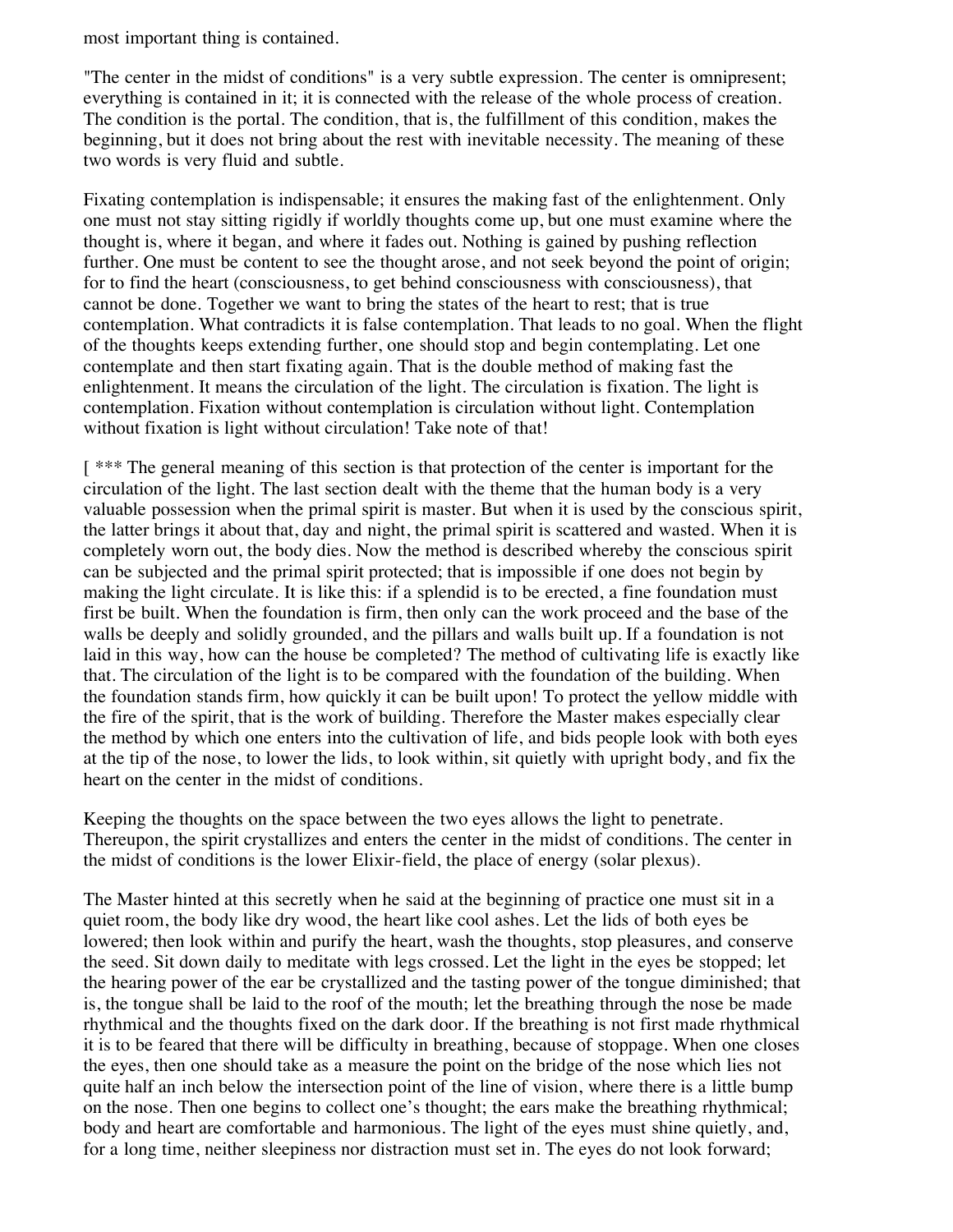they lower their lids and light up what is within. It shines on this place. The mouth does not speak nor laugh. One closes the lips and breathes inwardly. Breathing is at this place. The nose smells no odors. Smelling is at this place. The ear does not hear things outside. Hearing is at this place. The whole heart watches over what is within. Its' watching is at this place. The thoughts do not stray outward; true thoughts have duration in themselves. If the thoughts endure, the seed is enduring; if the seed endures, the energy endures; if the energy endures, then the spirit will endure. The spirit is thought; thought is the heart; the heart is the fire; the fire is the Elixir. When one looks at what is within in this way, the wonders of the opening and shutting of the gates of heaven will be inexhaustible. But the deeper secrets of the gates of heaven will be inexhaustible. But the deeper secrets cannot be effected without making the breathing rhythmical.

If the pupil begins and cannot hold his thoughts to the place between the two eyes; if he closes the eyes, but the energy o the heart does not enable him to view the space of energy, the cause is most probably that the breathing is too loud and hasty, and other evils arise from this, because body and heart are kept busy trying to suppress forcibly the uprush of energy and quick breath.

If the thoughts are held only to the two eyes, but the spirit is not crystallized in the solar plexus (the center in the midst of conditions), it is as if one had mounted to the hall but had not yet entered the inner chamber. Then the spirit-fire will not develop, the energy remains cold, and the true fruit will hardly manifest itself.

Therefore the Master harbors the fear lest, in their efforts, men only fix their thoughts on the pace on the nose, but fail to think of fixing their ideas on the space of energy; that is why he used the comparison of the mason with the plumb-line. The mason uses the plumb-line only in order to see if his wall is perpendicular or slanting, and for this the string serves as a guide-line. When he has determined the direction, he can begin the work. But then he works on the wall, not on the plumb-line. That is clear. From this it is seen that fixing the thoughts between the eyes means only what the plumb-line does to the mason. The Master refers again and again to this because he fears his meaning might not be understood. And even if the pupils have grasped the way of doing the thing, he fears they might interrupt their work, and so he says several times: "Only after a hundred days of consistent work, only then is the light genuine; only then can one begin work with the spirit-fire". If one proceeds in a collected fashion, after a hundred days there develops spontaneously in the light a point of the genuine creative light (yang). The pupils must examine that with sincere hearts. ]

## **4. Circulation of the Light and Making the Breathing Rhythmical ~**

Master Lu-tsu said, The decision must be carried out with a collected heart, and not seeking success; success will come of itself. In the first period of release there are chiefly two mistakes: indolence and distraction. But that can be remedied; the heart must not enter into the breathing too completely. Breathing comes from the heart. What comes out of the heart is breath. As soon as the heart stirs, there develops breath-energy. Breath-energy is originally transformed activity of the heart. When our ideas go very fast they imperceptibly pass into fantasies which are always accompanied by the drawing of a breath, because this inner and outer breathing hands together like tone and echo. Daily we draw innumerable breaths and have an equal number of fantasies. And thus the clarity of the spirit ebbs away as wood dries out and ashes die.

So, then, should a man have no imagining in his mind? One cannot be without imaginings. Should one not breathe? One cannot do without breathing. The best way is to make a medicine of the illness. Since heart and breath are mutually dependent, the circulation of the light must be united with the rhythm of breathing. For this, light of the ear is above all necessary. There is a light of the eye and a light of the ear. The light of the eye is the united light of the sun and moon outside. The light of the ear is the united seed of sun and moon within. The seed is thus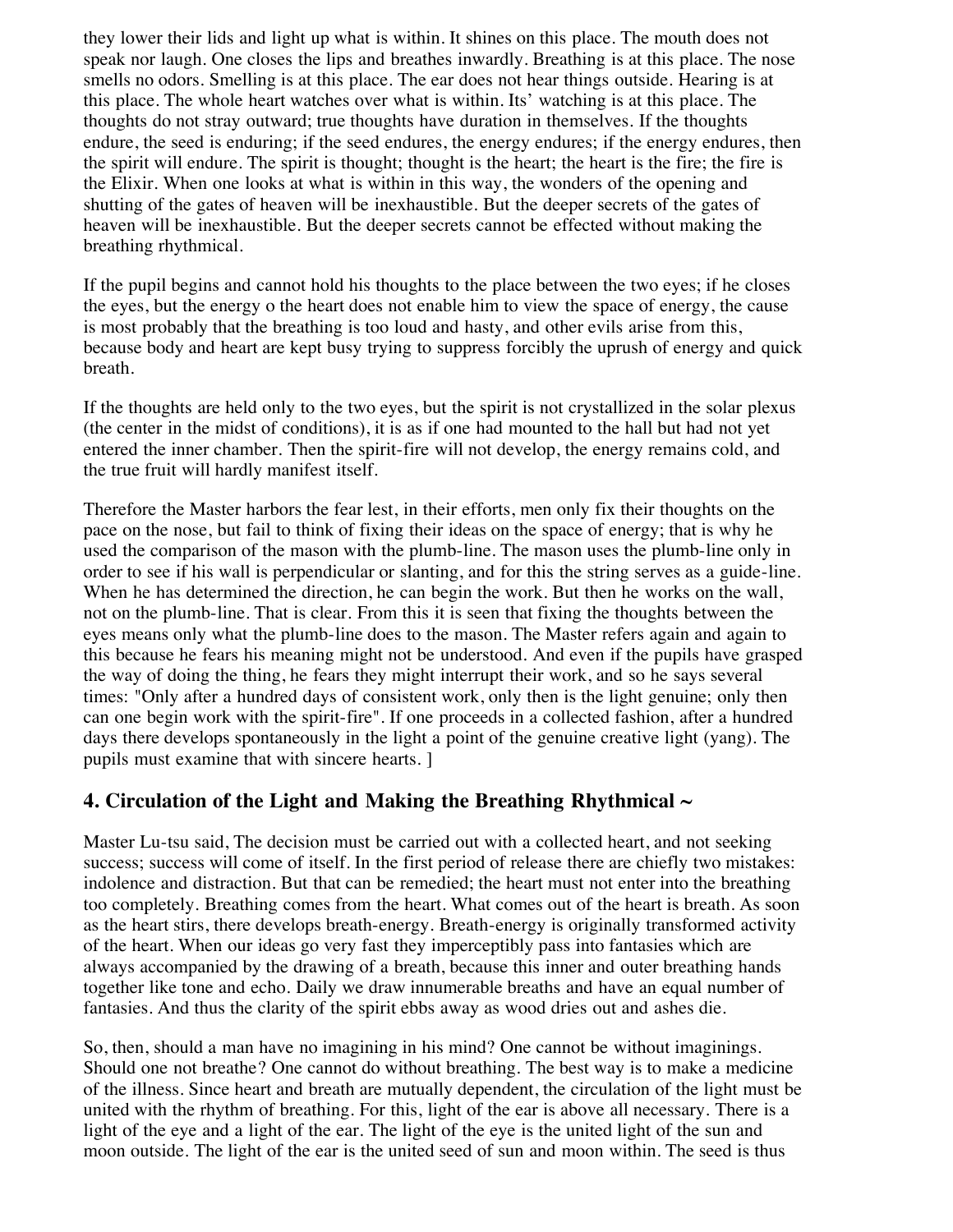the light in crystallized form. Both have the same origin and are different only in name. Therefore, understanding (ear) and clarity (eye) are one and the same effective light.

In sitting down, after lowering the lids, one uses the eyes to establish a plumb-line and then shifts the light downward. But if the transposition downward is not successful, then the heart is directed towards listening to the breathing. One should not be able to hear with the ear the outgoing and intaking of the breath. What one hears is that it has no tone. As soon as it has tone, the breathing is rough and superficial, and does not penetrate into the open. Then the heart must be made quite light and insignificant. The more it is released, the less it becomes; the less it is, the quieter. All at once it becomes so quiet that it stops. Then the true breathing is manifested and the form of the heart comes to consciousness. If the heart is light, the breathing is light, for every movement of the heart affects breath-energy. If breathing is light, the heart is light, for every movement of breath-energy affects the heart. In order to steady the heart, one begins by taking care of the breath-energy. The heart cannot be influenced directly. Therefore the breath-energy is sued as a handle, and this is what is called maintenance of the concentrated breath-energy.

Children, do you not understand the nature of movement? Movement can be produced by outside means. It is only another name for mastery. One can make the heart move merely by running. Should one not also be able to bring it to rest by concentrated quietness? The great holy ones who knew how the heart and breath-energy mutually influence one another have thought out an easier procedure in order to help posterity.

In the *Book of the Elixir* it is said: "The hen can hatch her eggs because her heart is always listening". That is an important magic spell. The hen can hatch the eggs because of the energy of heat. But the energy of the heat can only warm the shells; it cannot penetrate into the interior. Therefore she conducts this energy inward with her heart. This she does with her hearing. In this way she concentrates her whole heart. When the heart penetrates, the energy penetrates, and the chick receives the energy of the heat and begins to live. Therefore a hen, even when at times she leaves her eggs, always has the attitude of listening with bent ear. Thus the concentration of the spirit is not interrupted. Because the concentration of the spirit is not interrupted. But the concentration of the spirit suffers no interruption, neither does the energy of heat suffer interruption day or night, and the spirit awakens to life. The awakening of the spirit is accomplished because the heart has first died. When a man can let his heart die, then the primal spirit wakes to life. To kill the heart does not mean to let it dry and wither away, but it means that it has become undivided and gathered into one.

The Buddha said: "When you fix your heart on one point, then nothing is impossible for you". The heart easily runs away, so it is necessary to concentrate it by means of breath-energy. Breath-energy easily becomes rough, therefore it has to be refined by the heart. When that is done, can it then happen that it is not fixed?

The two mistakes of indolence and distraction must be combated by quiet work that is carried on daily without interruption; then success will certainly be achieved. If one is not seated in meditation, one will often be distracted without noticing it. To become conscious of the distraction is the mechanism by which to do away with distraction. Indolence of which a man is conscious, and indolence of which he is unconscious, are a thousand miles apart. Unconscious indolence is real indolence; conscious indolence is not complete indolence, because there is still some clarity in it. Distraction comes from letting the mind wander about; indolence comes from letting the mind wander about; indolence comes from the mind's not yet being pure. Distraction is much easier to correct than indolence. It is as in sickness: if one feels pains and irritations, one can help them with remedies, but indolence is like a disease that is attended by lack of realization. Distraction can be counteracted, confusion can be straightened out, but indolence and lethargy are heavy and dark. Distraction and confusion at least have a place, but in indolence and lethargy the anima alone is active. In distraction the animus is still present, but in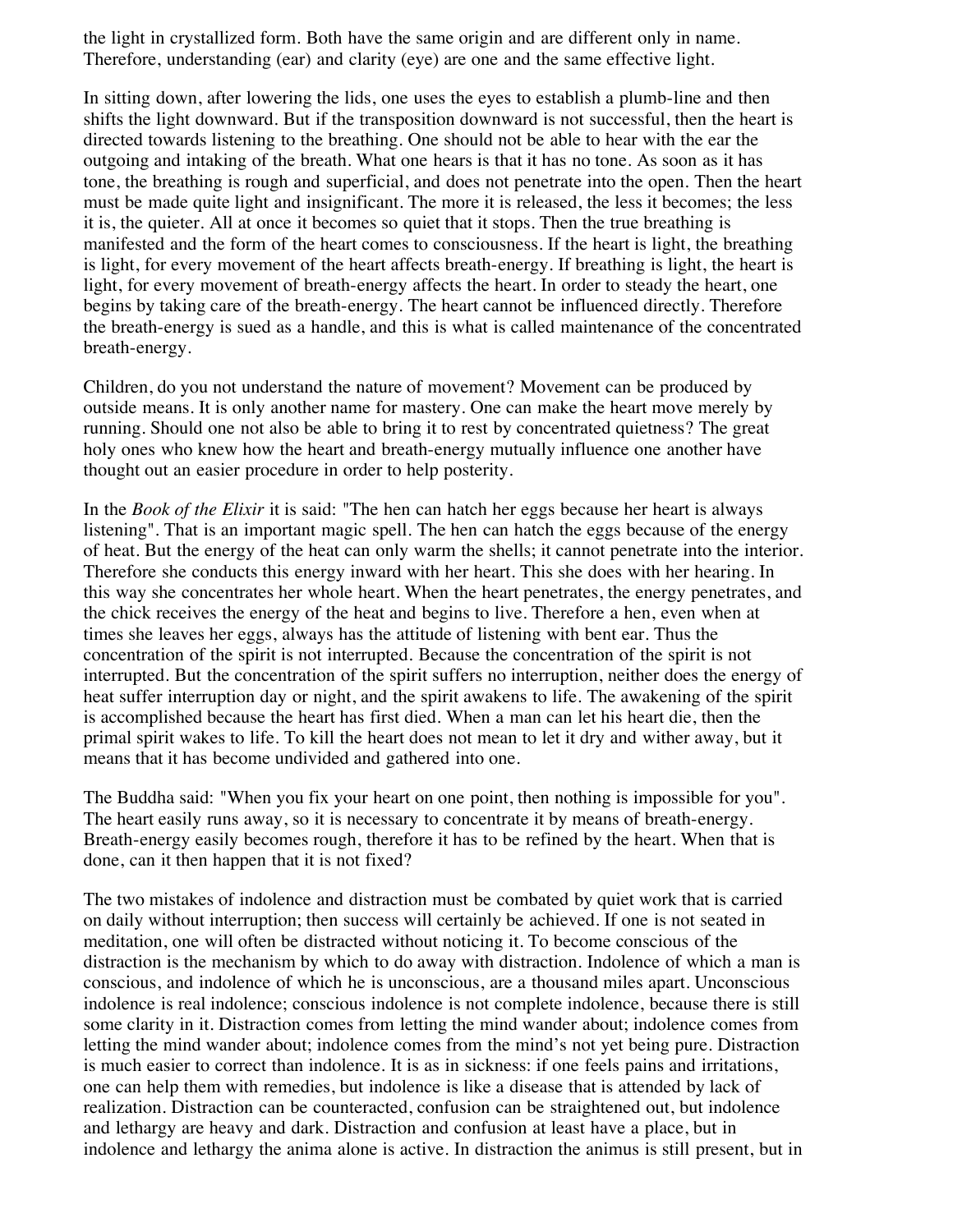indolence pure darkness rules. If one becomes sleepy during meditation, that is an effect of indolence. Only breathing serves to overcome indolence. Although the breath that flows in and out through the nose is not the true breath, the flowing in and out of the true breath takes place in connection with it.

While sitting, one must therefore always keep the heart quiet and the energy concentrated. How can the heart be made quiet? By the breath. Only the heart must be conscious of the flowing in and out of the breath; it must not be heard with the ears. If it is not heard, then the breathing is light; if light, it is pure. If it can be heard, then the breath-energy is rough; if rough, then it is troubled; if it is troubled, then indolence and lethargy develop and one wants to sleep. That is self-evident.

How to use the heart correctly during breathing must be understood. It is a use without use. One should only let the light fall quite gently on the hearing. This sentence contains a secret meaning. What does it mean to let the light fall? It is the spontaneous radiation of the light of the eyes. The eye looks inward only and not outward. To sense brightness without looking outward means to look inward. To sense brightness without looking outward means to look inward; it has nothing to do with an actual looking within. What does hearing mean? It is the spontaneous hearing of the light of the ear. The ear listens inwardly only and does not listen to what is outside. To sense brightness without listening to what is outside is to listen inwardly; it has nothing to do with actually listening to what is within. In this sort of hearing, one hears only that there is no sound; in this kind of seeing, one sees only that no shape is there. If the eye is not looking outward and the ear is not hearkening outward, they close themselves and are inclined to sink inward. Only when one looks and hearkens inward does the organ not go outward nor sink inward. In this way indolence and lethargy are done away with. That is the union of the seed and the light of the sun and moon.

If, as a result of indolence, one becomes sleepy, one should stand up and walk about. When the mind has become clear one should sit down again. If there is time in the morning, one may sit during the burning of an incense stick; that is the best. In the afternoon, human affairs interfere and one can therefore easily fall into indolence. It is not necessary, however, to have an incense stick. But one must lay aside all entanglements and sit quite still for a time. In the course of time there will be success without one's becoming indolent and falling asleep.

[ $***$ The chief thought of this section is that the most important for achieving the circulation of the light is rhythmical breathing. The further the work advances, the deeper becomes the teaching. During the circulation of the light, the pupil must coordinate heart and breathing in order to avoid the annoyance of indolence and distraction. The Master fears that when beginners have once sat and lowered their lids, confused fantasies may arise, because of which, the heart will begin to beat so that it is difficult to guide. Therefore he teaches the practice of counting the breath and fixing the thoughts of the heart in order to prevent the energy of the spirit from flowing outward.

Because breath comes out of the heart, unrhythmical breathing comes from the heart's unrest. Therefore one must breathe in and out quite softly so that it remains inaudible to the ear, and only the heart quietly counts the breaths. When the heart forgets the number of breaths, that is a sign that the heart has gone off into the outer world. Then one must hold the heart steadfast. If the ear does not listen attentively, or the eyes do not look at the bridge of the nose, it often happens that the heart runs off outside, or that sleep comes. That is a sign that the condition is going over into confusion and lethargy, and the seed-spirit must be brought into order again. If, in lowering the lids and taking direction from the nose, the mouth is not tightly closed and the teeth are not clenched firmly together, it can also easily happen that the heart hastens outwards; then one must close the mouth quickly and clench the teeth. The five senses order themselves according to the heart, and the spirit must have recourse to breath-energy so that heart and breath are harmonized. In this way there is need at most of daily work of a few quarter-hours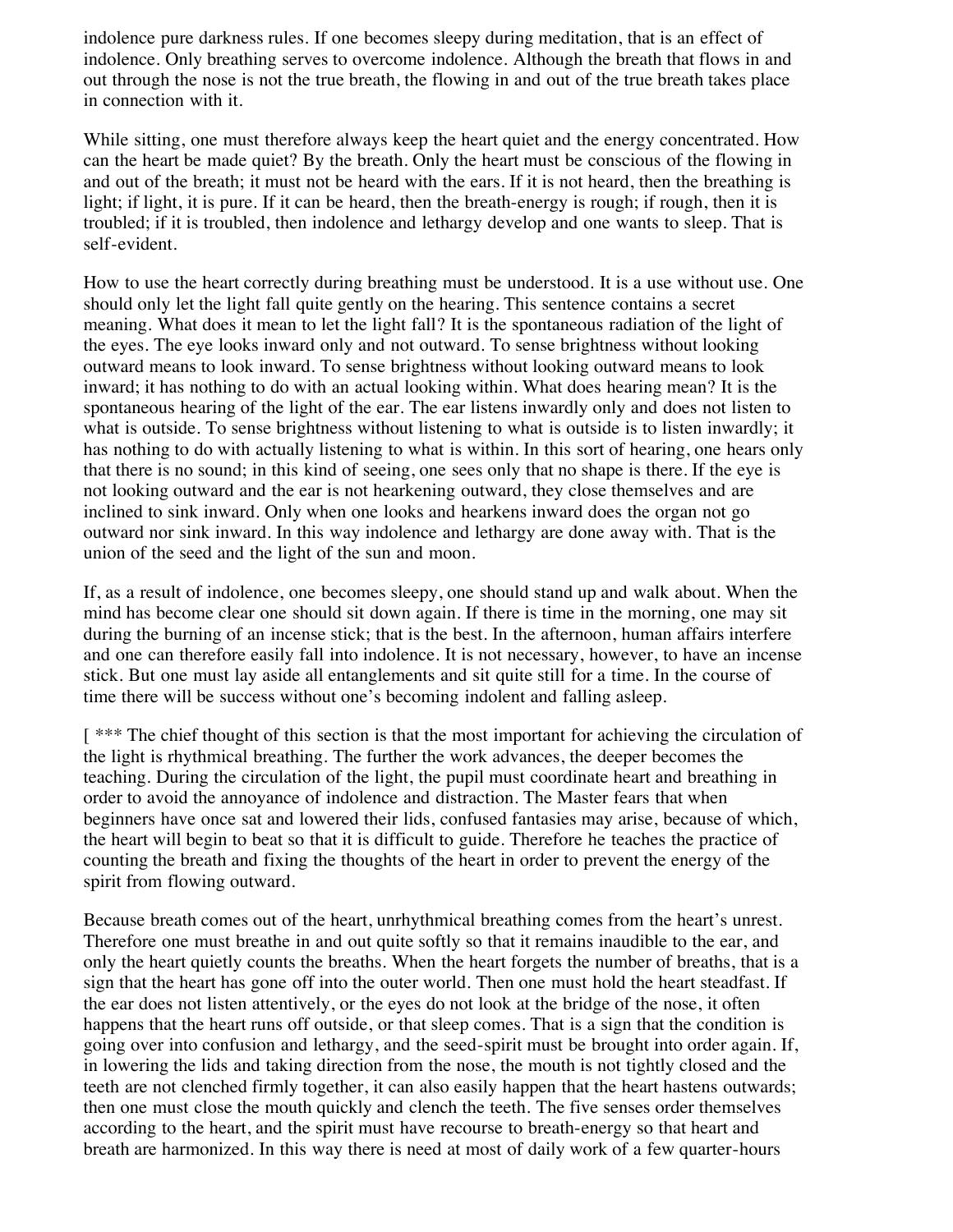for heart and breathing to come of themselves into the right sort of collaboration and harmony. Then one need no longer count and breathing becomes rhythmical of its own accord. When the breathing is rhythmical the mistakes of indolence and distraction disappear in time of their own accord. ]

# **5. Mistakes During the Circulation of the Light ~**

Master Lu-tsu said, Your work will gradually become concentrated and mature, but before you reach the condition in which you sit like a withered tree before a cliff, there are still many possibilities of error which I would like to bring to your special attention. These conditions are recognized only when they have been personally experienced. I shall enumerate them here. Mt school differs from the Buddhist yoga school (*Chan-tsung*) in that it has confirmatory signs for each step of the way. First I would like to speak of the mistakes and then of the confirmatory signs.

When one begins to carry out one's decision, care must be taken so that everything can proceed in a comfortable, relaxed manner. Too much must not be demanded of the heart. One must be careful that, quite automatically, heart and energy are coordinated. Only then can a state of quietness be attained. During this quiet state the right conditions and the right space must be provided. One must not sit down [to meditate] in the midst of frivolous. That is to say, the mind must be free of vain preoccupations. All entanglements must be put aside; one must be detached and independent. Nor must the thoughts be concentrated upon the right procedure. This danger arises if too much trouble is taken. I do not mean that no trouble is to be taken, but the correct way lies in keeping equal distance between being and not being. If one can attain purposelessness through purpose, then the thing has been grasped.. Now one can let oneself go, detached and without confusion, in an independent way.

Furthermore, one must not fall victim to the ensnaring world. The ensnaring world is where the five kinds of dark demons disport themselves. This is the case, for example, when, after fixation, one has chiefly thoughts of dry wood and dead ashes, and few thoughts of the bright spring on the great earth. In this way one sinks into the world of the dark. The energy is cold there, breathing is rough, and many images of coldness and decay present themselves. If one tarries there long one enters the world of plants and stones.

Nor must a man be led astray by the ten thousand ensnarements. This happens if, after the quiet state has begun, one after another all sorts of ties suddenly appear. One wants to break through them and cannot; one follows them, and feels as if relieved by this. This means the master has become the servant. If a man tarries in this stage long he enters world of illusory desires.

At best, one finds oneself in heaven, at the worst, among the fox-sprits. Such a fox-spirit, it is true, may be able to roam in the famous mountains enjoying the wind and the moon, the flowers and fruits, and taking his pleasure in coral trees and jeweled grass. But after having done this for three to five hundred years, or at the most for a couple of thousand years, his reward is over and he is born again into the world of turmoil

All of these are wrong paths. When a man knows the wrong paths, he can then inquire into the confirmatory signs.

[ \*\*\* The purpose of this section is to call attention to the wrong paths while meditating so that one enters the space of energy instead of that cave of fantasy. The latter is the world of demons. This, for example, is the case if one sits down to meditate and sees flames of light or bright colors appear, or if one sees Bodhisattvas and gods approach, or any other similar phantasms. Or, if one is not successful in uniting energy and breathing, if the water of the kidneys cannot rise, but presses downward, the primal energy becoming cold and breathing rough: then the gentle light-energies of the great earth are too few, and one lands in the gentle light-energies of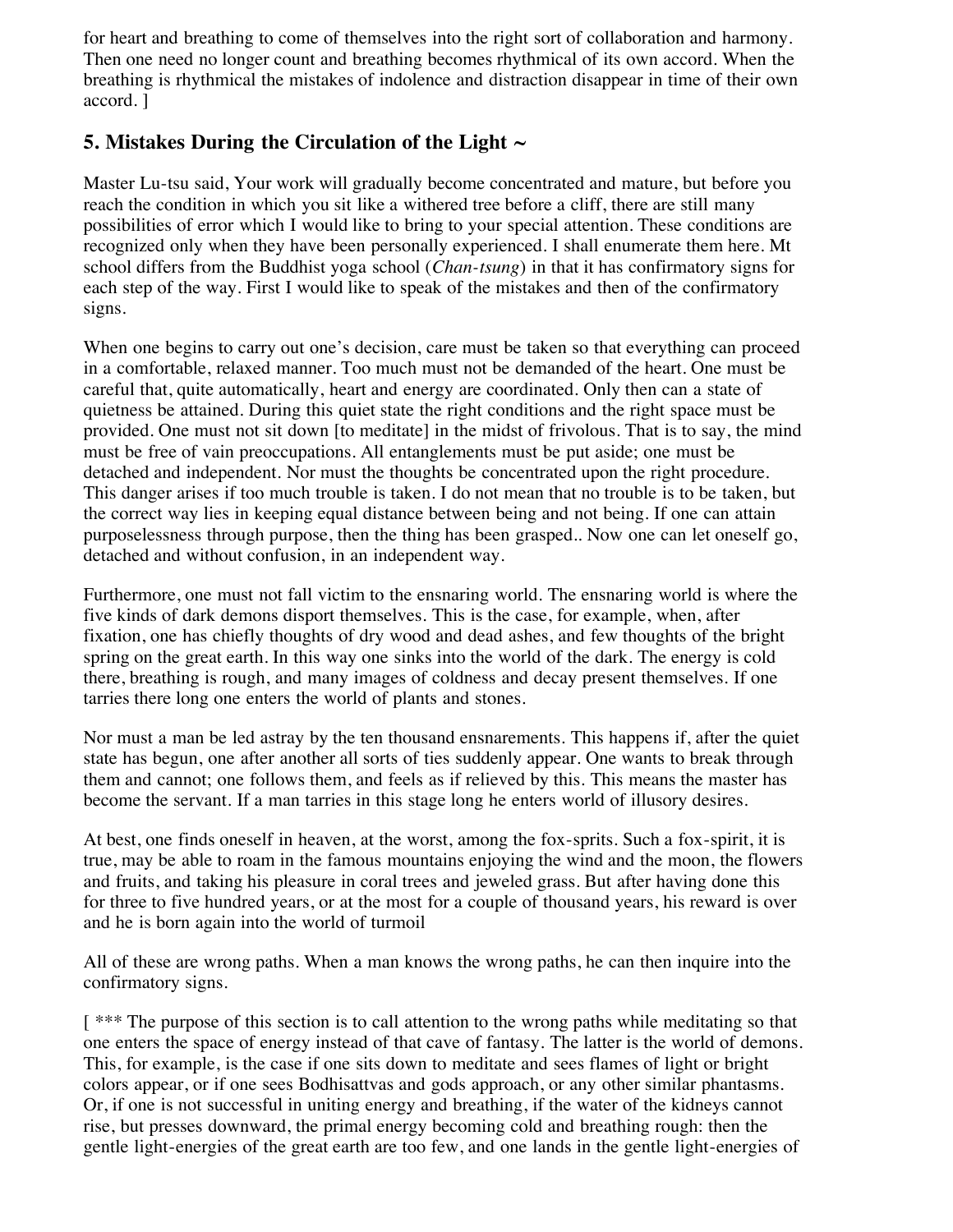the great earth are too few, and one lands in the empty fantasy-world. Or, when one has sat a long time, and ideas rise up in crowds and one tries to stop them, but cannot; one submits to being driven by them and feels easier: when this happens, one must get up and walk around a little until the heart and energy are again in unison; only then can one return to meditation. In meditating, a man must have a sort of conscious intuition, so that he feels energy and breathing unite in the field of the Elixir; he must feel that a warm release belonging to the true light is beginning to stir dimly. Then he has found the right space. When this right space has been found, one is freed from the danger of getting into the world of illusory desire or dark demons. ]

# **6. Confirmatory Experiences During the Circulation of the Light ~**

Master Lu-tsu said, There are many kinds of confirmatory experiences. One must not content oneself with small demands but must rise to the thought that all living creatures have to be redeemed. One must not be trivial and irresponsible in heart, but must strive to make deeds prove one's words.

If, when there is quiet, the spirit has continuously and uninterruptedly a sense of great joy as if intoxicated or freshly bathed, it is a sign that the light-principle is harmonious in the whole body; then the Golden Flower begins to bud. When, furthermore, all openings are quiet, and the silver moon stands in the middle of heaven, and one has the feeling that this great earth is a world of light and brightness, that is a sign that the body of the heart opens itself to clarity. It is a sign that the Golden Flower is opening.

Furthermore, the whole body feels strong and firm so that it fears neither storm not frost. Things by which other men are displeased, when I meet them, cannot becloud the brightness of the seed of the spirit. Yellow gold fills the house; the steps are of white jade. Rotten and stinking things on earth that come in contact with one breath of the true energy will immediately live again. Red blood becomes milk. The fragile body of the flesh is sheer gold and diamonds. That is a sign that the Golden Flower is crystallized.

*The Book of Successful Contemplation* (*Ying-kuan-ching*) says: "The sun sinks in the great water and magic pictures of trees in rows arise". The setting of the sun means that in chaos (in the world before phenomena, that is before the intelligible world) the foundation is laid: that is the non-polarized condition [ultimateless](wu-chi). Highest good is like water, pure and spotless. It is the ruler of the great polarity, the god who appears in the trigram of shock, *Chen*. *Chen* is also symbolized by wood, and soothe image of trees in rows appears. A sevenfold row of trees means the light of the seven body-openings (or heart-openings). The northwest is the direction of the Creative. When it moves on one place further, the Abysmal is there. The sun which sinks on one place further, the Abysmal is there. The sun which sinks into the great water is the image for the Creative and the Abysmal. The Abysmal is the direction of midnight (mouse, *tzu*, north). At the winter solstice, thunder (*Chen*) is in the middle of the earth quite hidden and covered up. Only when the trigram *Chen* is reached does the light-pole appear over the earth again. That is the image represented by the rows of trees. The rest can be correspondingly inferred.

The second part means the building of the foundation on this. The great world is like ice, a glassy jewel-world. The brilliancy of the light gradually crystallizes. Hence a great terrace arises and upon it, in the course o time, the Buddha appears. When the gold being appears who should it be but the Buddha? For the Buddha is the golden holy man of the great enlightenment. This is a great confirmatory experience.

Now there are three confirmatory experiences which can be tested. The first is that, when one has entered the state of meditation, the gods are in the valley. Men are heard talking as though at a distance of several hundred paces, each one quite clear. But the sounds are all like an echo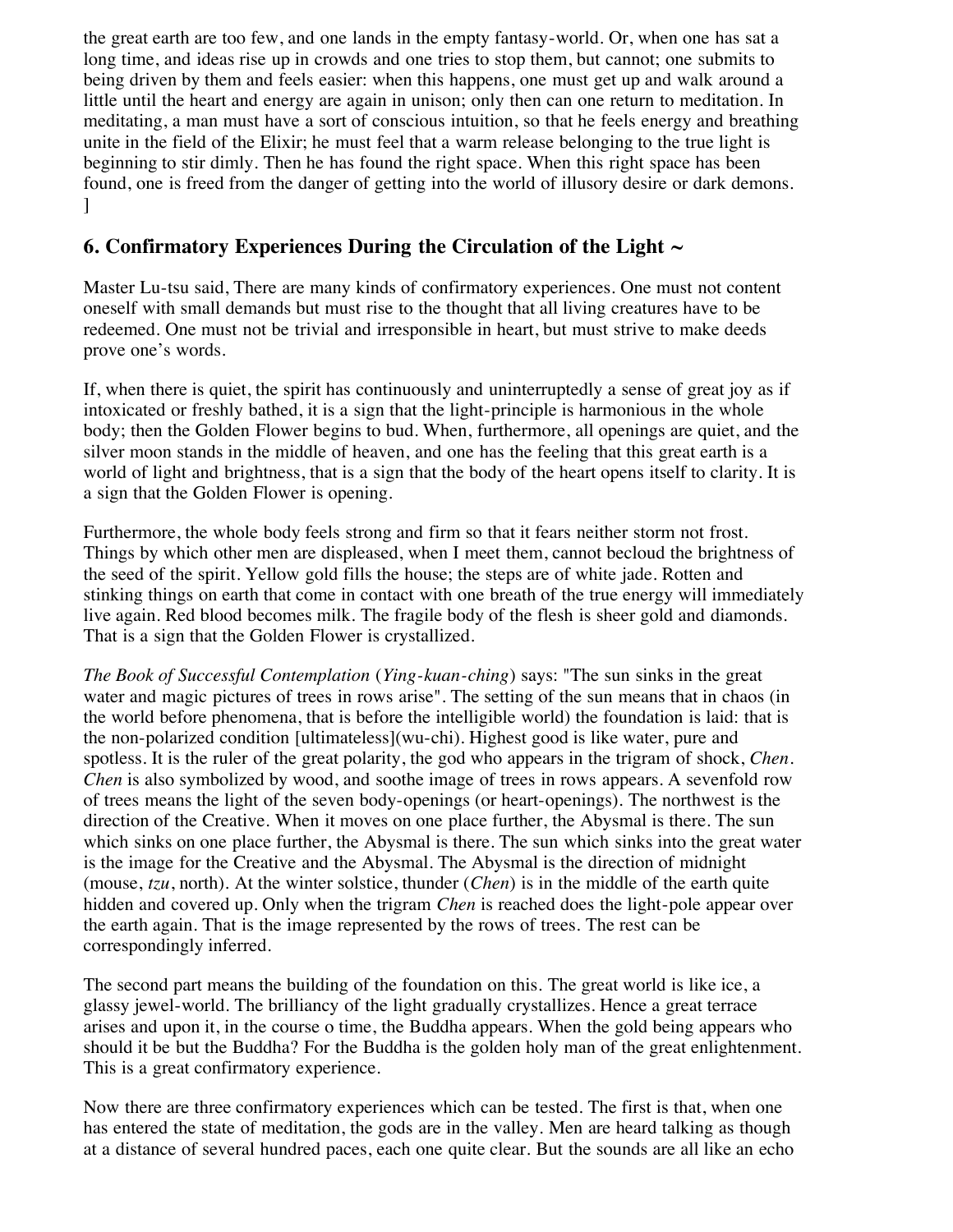in a valley. One can always hear them, but never oneself. This is called the presence of the gods in the valley.

At times the following can be experiences: as soon as one is quiet, the light of the eyes begins to blaze up, so that everything before one becomes quite bright as if one were in a cloud. If one opens one's eyes and seeks the body, it is not to be found any more. This is called: "In the empty chamber it grows light". Inside and outside, everything is equally light. That is a very favorable sign.

Or, when one sits in meditation, the fleshly body becomes quite shining like silk or jade. It seems difficult to remain sitting; one feels as if drawn upward. This is called: "The spirit returns and touches heaven". In time, one can experience it in such a way that one really floats upward.

And now, it is already possible to have all three of these experiences. But not everything can be expressed. Different things appear to each person according to his dispositions. If one experiences these things, it is a sign of good aptitude. With these things it is just as it is when one drinks water. One can tell for oneself whether the water is warm or cold. In the same way a man must convince himself about these experiences, then only are they real.

# **7. The Living Manner of the Circulation of the Light ~**

Master Lu-tsu said, When there is a gradual success in producing the circulation of the light, a man must not give up his ordinary occupation in doing it. The ancients said, When occupations come to us, we must accept them; when things come to us, we must understand them from the ground up. If the occupations are properly handled by correct thoughts, the light is not scattered by outside things, but circulates according to its own law. Even the still invisible circulation of the light get started this way; how much more, then, is it the case with the true circulation of the light which has already manifested itself clearly.

When in ordinary life one has the ability always to react to things by reflexes only, without any admixture of a thought of others or of oneself, that is a circulation of the light arising out of circumstances. This is the first secret.

If, early in the morning, one can rid oneself of all entanglements and meditate from one to two double hours, and then can orientate oneself all activities and outside things in a purely objective, reflex way, and if this can be continued without any interruption, then after two or three months all the perfected ones come from heaven and approve such behavior.

[ \*\*\* The receding section deals with the blissful fields that are entered when one goes forward in the work. The aim of this section is to show the pupils how they must shape their work more subtly day by day so that they may hope for an early attainment of the Elixir of Life. How does it happen that the master just at this point speaks to the fact that a man ought not to give up his ordinary way of life? It might be thought from this that the Master wanted to prevent the pupil from attaining the Elixir of Life quickly. He who knows replies to this, Not at all! The Master is concerned lest the pupil may not have fulfilled his karma, therefore he speaks in this way. Now if the work has already led into the blissful fields, the heart is like an expanse of water. When things come, it mirrors things; when things go, spirit and energy spontaneously unite again and do not allow themselves to be carried away by externals. That is what the Master means when he says that every entanglement in thought of other people and oneself must be completely given up. When the pupil succeeds in concentrating with true thoughts always on the space of energy, he does not have to start the light rotating, and the light rotates by itself. But when the light rotates, the Elixir is made spontaneously, and the performance of worldly tasks at the same time is not a hindrance. It is different at the beginning of the practice of meditation when spirit and energy are still scattered and confused. If worldly affairs cannot then be kept at a distance and a quiet place be found where one can concentrate with all one's energy, and thus avoid all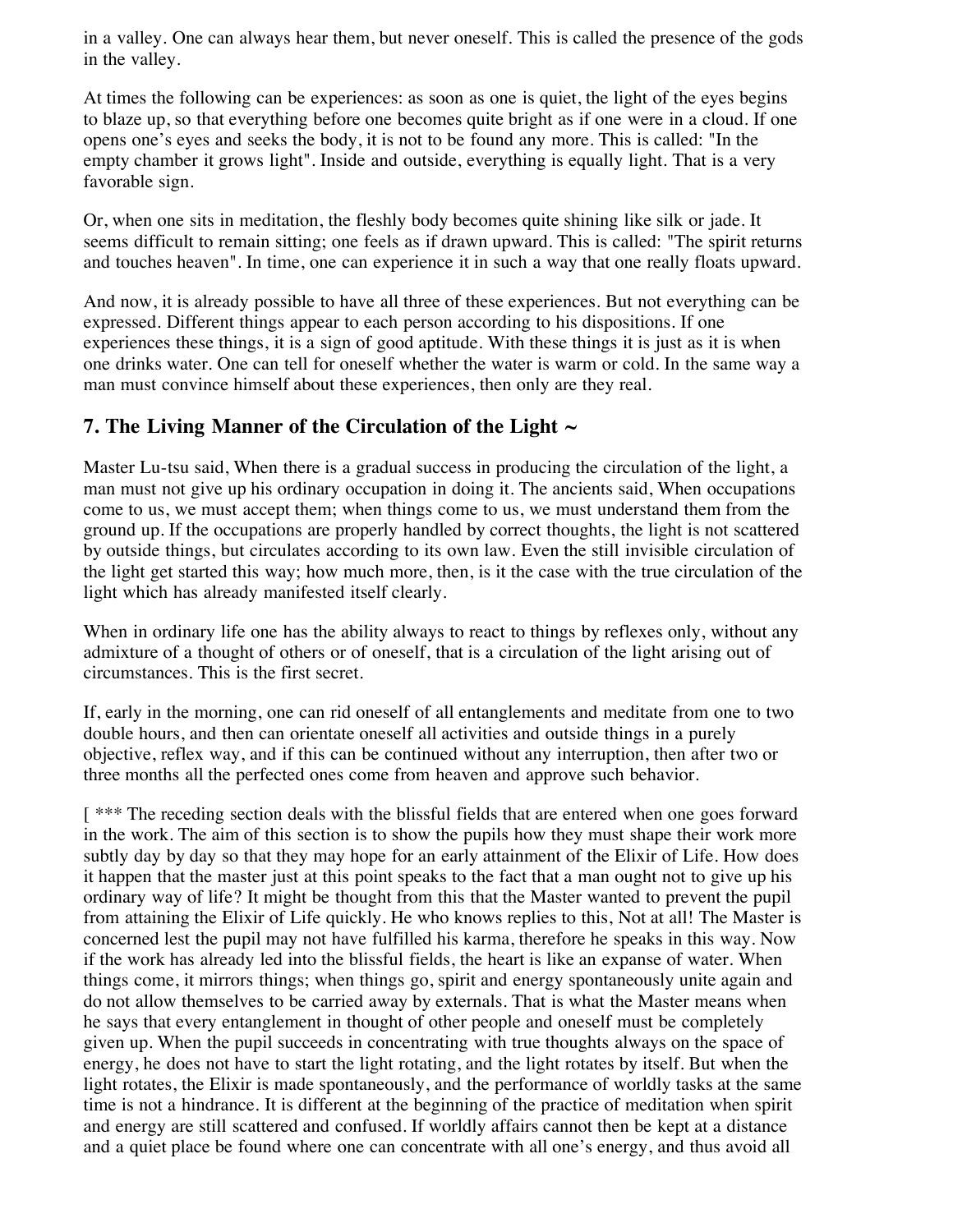disturbances from ordinary occupations, then one is perhaps industrious in the morning and certainly indolent in the evening. How long would it take till a man attained to the real secrets in this way? Therefore it is said, When on begins to apply oneself to the work, one should put aside household affairs. And, if that is not wholly possible, someone ought to be engaged to look after them so that one can take pains with complete attention. But when the work is so far advanced that secret confirmations are experienced, it does not matter if, at the same time, one's ordinary affairs are put in order, so that one can fulfill one's karma. This means the living manner of the circulation of the light. Long ago, the True Man of the Purple Polar Light (Tzuyang chen-jen, or Chang Po-tuan) said: "If one cultivates one's action while mingling with the world and is still in harmony with the light, then the round is round and the angular has angles; then he lives among men, mysterious yet visible, different and yet the same, and none can compass it; then no one notices our secret actions". The living manner of the circulation of the light has jus this meaning: to live mingling with the world and yet in harmony with the light. ]

#### **8. A Magic Spell for the Far Journey ~**

Master Lu-tsu said, Yu Ch'ing has left behind him a magic spell for the far journey:

Four words crystallize the spirit in the space of energy. In the sixth month white snow is suddenly seen to fly. At the third watch the sun's disk sends out blinding rays. In the water blows the wind of the Gentle. Wandering in heaven, one eats the spirit-energy of the Receptive. And the still deeper secret of the secret: The land that is nowhere, that is the true home...

These verses are full of mystery. The meaning is: The most important things in the great Tao are the words: action through non-action. Non-action prevents a man from becoming entangled in form and image (materiality). Action in non-action prevents a man from sinking into numbing emptiness and dead nothingness. The effect depends entirely on the central One; the releasing of the effect is in the two eyes. The two eyes are like the pole of the Great Wain which turns the whole of creation; they cause the poles of light and darkness to circulate. The Elixir depends from beginning to end on one thing: the metal in the midst of the water, that is, the lead in the water-region. Heretofore we have spoken of the circulation of the light, indicating thereby the initial release which works from without upon what lies within. This is to aid one in obtaining the Master. If is for pupils in the beginning stages. They go through the two lower transitions in order to gain the upper one. After the sequence of events is clear and the nature of the release is known, heaven no longer withholds the Way, but reveals the ultimate truth. Disciples, keep it secret and redouble your effort!

The circulation of the light is the inclusive term. The further the work advances, the more does the Golden Flower bloom. But there is a still more marvelous kind of circulation. Till now we have worked from the outside on what is within; now we stay in the center and rule what is external. Hitherto it was a service in aid of the Master; now it is a dissemination of the commands of the Master. The whole relationship is now reversed. If one wants to penetrate the more subtle regions by this method, one must first see to it that body and heart are completely controlled, that one is quite free and at peace, letting go of all entanglements, untroubled by the slightest excitement, and with the heavenly heart exactly in the middle. Then let one lower the lids of the two eyes as if one received a holy edict, a summons to come before the minister. Who would dare disobey? Then with both eyes one illumines the house of the Abysmal (water, *K'an*). Wherever the Golden Flower goes, the true light of polarity comes forth to meet it. The Clinging (brightness, *Li*) is bright outside and dark within; this is the body of the Creative. The one dark [line] enters and becomes master. The result is that the heart (consciousness) develops in dependence on things, is directed outward, and is tossed about on the stream. When the rotating light shines towards what is within, it does not develop in dependence on things, the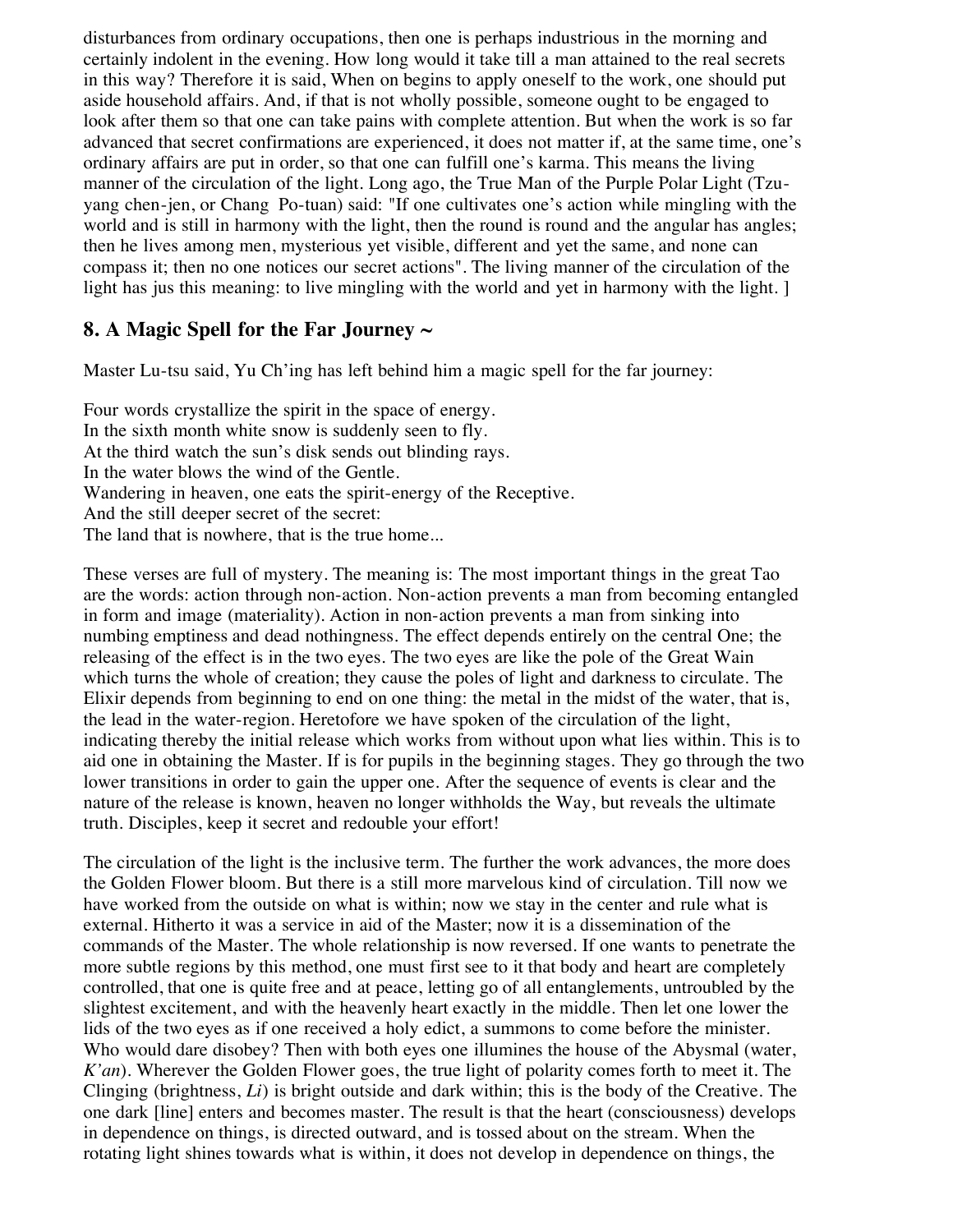energy of the dark is fixed, and the Golden Flower shines concentratedly. This is then the collected light of polarity. Related things attract each other. Thus the polarized light-line of the Abysmal presses upward. It is not only the light in the abyss, but it is creative light which meets creative light. As soon as these two substances meet each other, they unite inseparably, and there develops an unceasing life; it comes and goes, rises and falls of itself, in the house of the primal energy. One is aware of effulgence and infinity. The whole body feels light and would like to fly. This is the state of which it is said: Clouds fill the thousand mountains. Gradually it goes to and fro quite softly; it rises and falls imperceptibly. The pulse stands still and breathing stops. This is the moment of true creative union, the state of which it is said: The moon gathers up the ten thousand waters. In the midst of this darkness, the heavenly heart suddenly begins a movement. This is the return of the one light, the time when the child comes to life.

However, the details of this must be carefully explained. When a person looks at something, listens to something, eyes and ears move and follow the things until they have passed. These movements are all underlings, and when the heavenly ruler follows them in their task it means: to live together with demons.

If now, during every movement of rest, a person lives together with people and not with demons, then the heavenly ruler is the true man. When he moves, and we move with him, then the movement is the root of heaven. When he is quiet, and we are quiet with him, then this quietness is the cave of the moon. When he unceasingly alternates movement and rest, go on with him unceasingly in movement and quietness. When he rises and falls with inhaling and exhaling, rise and fall with him. That is what is called going to and fro between the root of heaven and the cave of the moon.

When the heavenly heart still preserves calm, movement before the right time is a fault of softness. When the heavenly heart has already moved, the movement that follows afterwards, in order to correspond with it, is a fault of rigidity. As soon as the heavenly heart is stirring, one must immediately mount upward whole-heartedly to the house of the Creative. Thus the spiritlight sees the summit; this is the leader. This movement is in accord with the time. The heavenly heart rises to the summit of the Creative, where it expands in complete freedom. Then suddenly it demands the deepest silence, and one must lead it speedily and whole-heartedly into the yellow castle; thus the eyes behold the central yellow dwelling place of the spirit.

When the desire for silence comes, not a single thought arises; he who is looking inward suddenly forgets that he is looking. At this time, body and heart must be left completely released. All entanglements have disappeared without trace. Then I no longer know at what place the house of my spirit and my crucible are. If a man wants to make certain of his body, he cannot get at it. This condition is the penetration of heaven into earth, the time when all wonders return to their roots. So it is when the crystallized spirit goes into the space of energy.

The One is the circulation of the light. When one begins, it is at first still scattered and one wants to collect it; the six senses are not active. This is the cultivation and nourishment of one's own origin, the filling up of the oil when one goes to receive life. When one is far enough to have gathered it, one feels light and free and need not take the least trouble. This is the quieting of the spirit in the space of the ancestors, the taking possession of former heaven.

When one is so far advanced that every shadow and every echo has disappeared, so that one is entirely quiet and firm, this is refuge within the cave of energy, where all that is miraculous returns to its roots. One does not alter the place, but the place divides itself. This is incorporeal space where a thousand and ten thousand places are one place. One does not alter the time, but the time divides itself. This is immeasurable time when all the aeons are like a moment.

As long as the heart has not attained absolute tranquility, it cannot move itself. One moves the movement and forgets the movement; this is not movement in itself. Therefore it is said: If,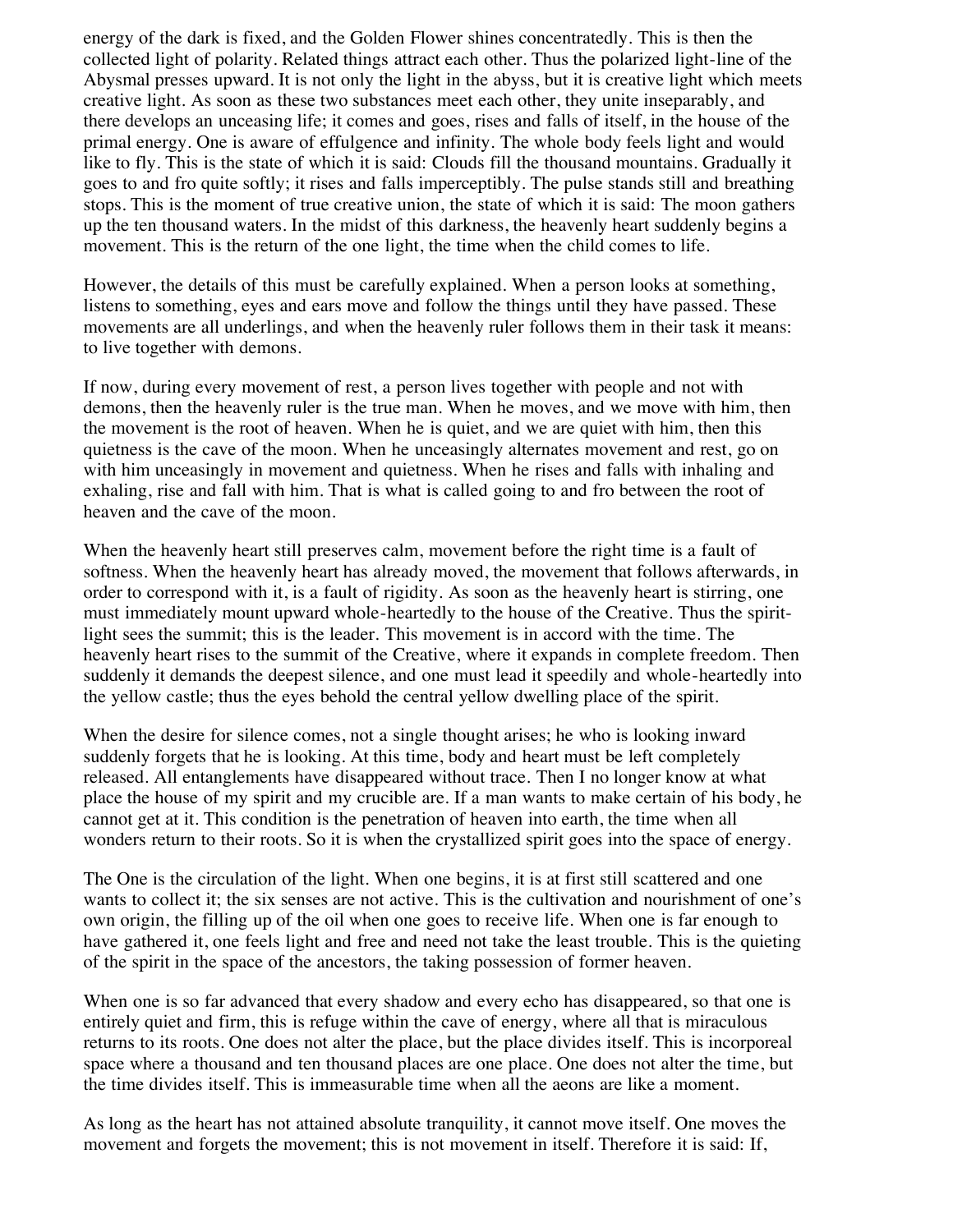when stimulated by external things, one moves, it is the impulse of the being. If, when not stimulated by external things, one moves, it is the movement of heaven. The being that is placed over against heaven can fall and come under the domination of the impulses. The impulses are based upon the fact that there are external things. They are thoughts that goon beyond one's own position. Then movement leads to movement. But when no idea arises, the right ideas come. That is the true idea. When things are quiet and one is quite firm, and the release of heaven suddenly moves, is this not a movement without purpose? Action through non-action has just this meaning.

As to the poem at the beginning, the two first lines refer entirely to the activity of the Golden Flower. The two next lines are concerned with the mutual interpenetration of sun and moon. The sixth month is the Clinging (*Li*, fire). The white snow that flies is the true polar darkness in the middle of the fire trigram, that is about to turn into the Receptive. The third watch is the Abysmal (*K'an*, water). The sun's disk is the one polar line in te trigram for water, which is about to turn into the Creative. This contains the way to take the trigram for the Abysmal and the way to reverse the trigram for the Clinging (fire, *Li*).

The following two lines have to do with the activity of the pole of the Great Wain, the rise and fall of the whole release of polarity. Water is the trigram of the Abysmal; the eye is the wind of the Gentle (Sun). The light of the eyes illumines the house of the Abysmal, and controls there the seed of the great light. "In heaven" means the house of the Creative (*Ch'ien*). "Wandering in heaven, one eats the spirit-energy of the Receptive". This shows how the spirit penetrates the energy, how heaven penetrates the earth; this happens so that the fire can be nourished.

Finally, the two last lines point to the deepest secret, which cannot be dispensed with from the beginning to the end. This is the washing of the heart and the purification of the thoughts; this is the bath. The holy science takes as a beginning the knowledge of where to stop, and as an end, stopping at the highest good. Its beginning is beyond polarity.

The Buddha speaks of the transient, the creator of consciousness, as being the fundamental truth of religion. And the whole work of completing life and human nature in our Taoism lies in the expression "to bring about emptiness". All three religions agree in the one proposition, the finding of the spiritual Elixir in order to pass from death to life. In what does this spiritual Elixir consist? It means forever dwelling in purposelessness. The deepest secret of the bath that is to be found in our teaching is thus confined to the work of making the heart empty. Therewith the matter is settled. What I have revealed here in a word is the fruit of a decade of effort.

If you are not yet clear as to how far all three sections can be present in one section, I will make it clear to you through the threefold Buddhist contemplation of emptiness, delusion, and the center.

Emptiness comes as the first of the three contemplations. All things are looked upon as empty. Then follows delusion. Although it is known that they are empty, things are not destroyed, but one attends to one's affairs in the midst of the emptiness. But though one does not destroy things, neither does one pay attention to them; this is contemplation of the center. While practicing contemplation of the empty, one also knows that one cannot destroy the ten thousand things, and still one does not notice them. In this way the three contemplations fall together. But after all, strength is in envisioning the empty. Therefore, when one practices contemplation of emptiness, emptiness is certainly empty, but delusion is empty too. Being on the way of the center, one also creates images of the emptiness; they are not called empty, but are called central. One practices also contemplation of delusion, but one does not call it delusion, one calls it central. As to what has to do with the center, more need not be said.

[ \*\*\* This section mentions first Yu Ch'ing's magical spell for the far journey. This magical spell states that the secret wonder of the Way is how something develops out of nothing. In that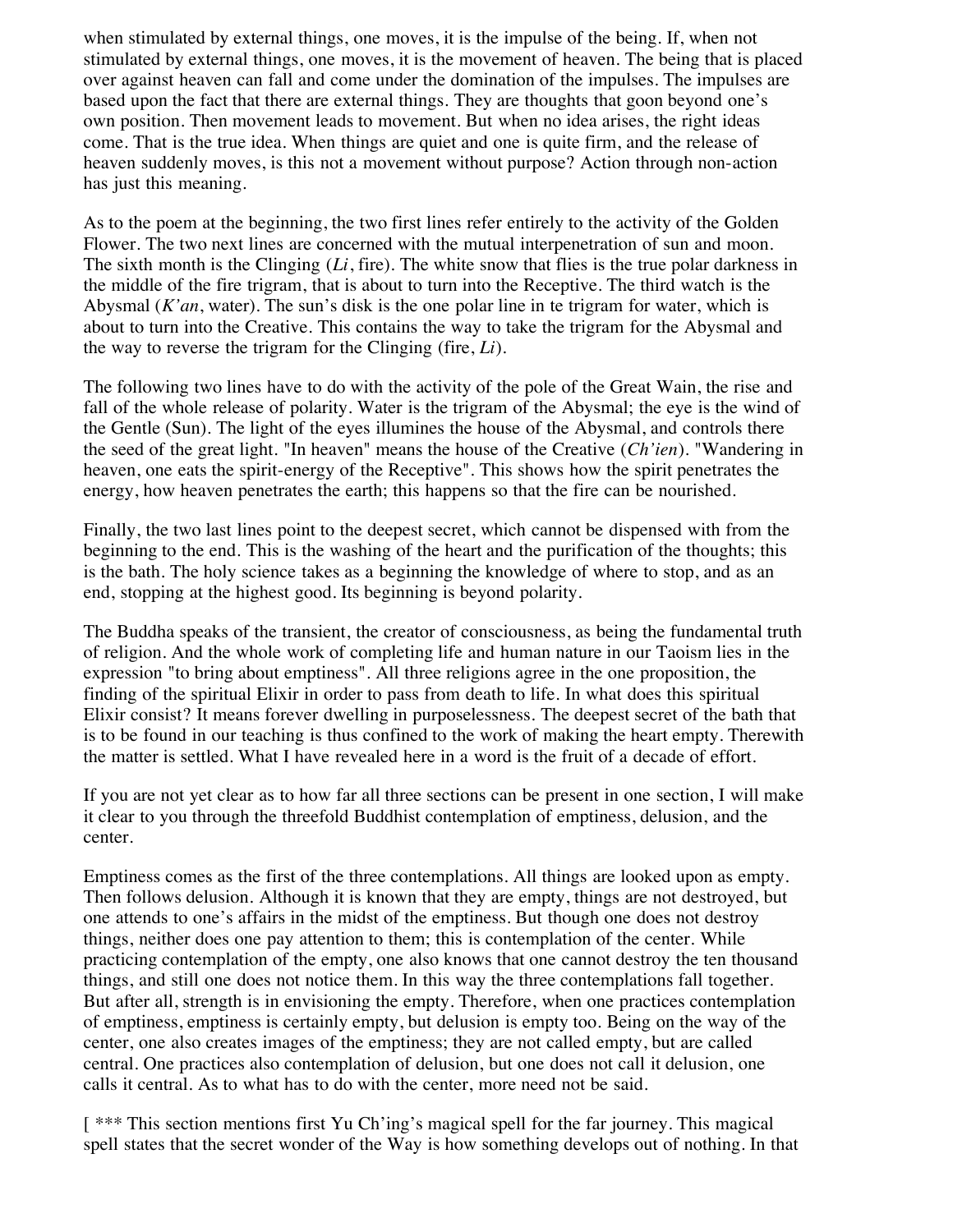spirit and energy unite in crystallized form, there appears, in the course of time, in the midst of the emptiness of nothing, a point of true fire. During this time the more quiet the spirit becomes, the brighter is the fire. The brightness of the fire is compared with the sun's heat in the sixth month. Because the blazing fore causes the water of the Abysmal to vaporize, the steam is heated, and when it has passed the boiling point it mounts upward like flying snow. It is meant by this that one may see snow fly in the sixth month. But because the water is vaporized by the fire, the true energy is awakened; yet when the dark is at rest, the true energy is awakened; yet when the dark is at rest, the light begins to move; it is like the state of midnight. Therefore adepts call this time the time of the living midnight. At this time one works at the energy with the purpose of making it flow backward and rise, and flows down to fall like the upward spinning of the sun-wheel. Therefore it is said: "At the third watch the sun's disk sends out blinding rays". The rotation method makes use of breathing to blow in the fire of the gates of life; in this way one succeeds in bringing to blow on the fire of the gates of life; in this way one succeeds in bringing the true energy to its original place. Therefore it is said that the wind blows in the water. Out of the single energy of former heaven, there develops the out- and in-going breath of later heaven and its inflaming energy.

The way leads from the sacrum upward in a backward-flowing way to the summit of the Creative, and on through the house of the Creative; then it sinks through the two stories in a direct downward-flowing way into the solar plexus, and warms it. Therefore it is said: "Wandering in heaven, one eats the spirit-energy of the Receptive". Because the true energy goes back into the empty place, in time, energy and form become rich and full, body and heart become glad and cheerful. If, by the practice of the turning of the wheel of the doctrine, this cannot be achieved, how otherwise should one be able to enter upon this far journey? What it amounts to is this: the crystallized spirit radiates back to the spirit-fire and, by means of the greatest quiet, fans the "fire in the midst of the water", which is in the middle of the empty cave. Therefore it is said: "And the still deeper secret of the secret: the land that is nowhere, that is the true home".

The pupil has already penetrated in his work into mysterious territory; but if he does not know the method of melting, it is to be feared that the Elixir of Life will hardly be produced. Therefore the Master has revealed the secret strictly guarded by the former holy men. When the pupil keeps the crystallized spirit fixed within the cave of energy and, at the same time, lets greatest quietness hold sway, then out of the obscure darkness a something develops from the nothingness, that is, the Golden Flower of the great One appears. At this time the conscious light is differentiated from the light of human nature [hsing]. Therefore it is said: "To move when stimulated by external things leads to its going directly outward and creating a man, that is the conscious light". If, at the time the true energy has been sufficiently collected, the pupil does not let it flow directly outward, but makes it flow backward, that is the light of life; the method of turning of the water-wheel must be applied. If one continues to turn, the true energy returns to the roots, drop by drop. Then the water-wheel stops, the body is clean, the energy is fresh. One single turning means one heavenly cycle, what Master Ch'iu has called a small heavenly cycle. If one does not wait to use the energy until it has been collected sufficiently, it is then too tender and weak, and the Elixir is not formed. If the energy is there and not used, then it becomes too old and rigid, and then, too, the Elixir of Life will hardly be produced. When it is neither too old nor too tender, then is the right time to use it purposefully. This is what the Buddha means when he says: "The phenomenon flows into emptiness". This is the sublimation of the seed into energy. If the pupil does not understand this principle, and lets the energy flow out directly, then the energy changes into seed; this is what is meant when it is said: "Emptiness finally flows into phenomena". But every man who unites bodily with a woman feels pleasure first and then bitterness; when the seed has flowed out, the body is tired and the spirit weary. It is quite different when the adept lets spirit and energy unite. That brings first purity and then freshness; when the seed is transformed, the body is healthy and free. There is a tradition that the old master P'eng grew to be 800 years old because he made use of serving maids to nourish his life, but that is a misunderstanding. In reality, he used the method of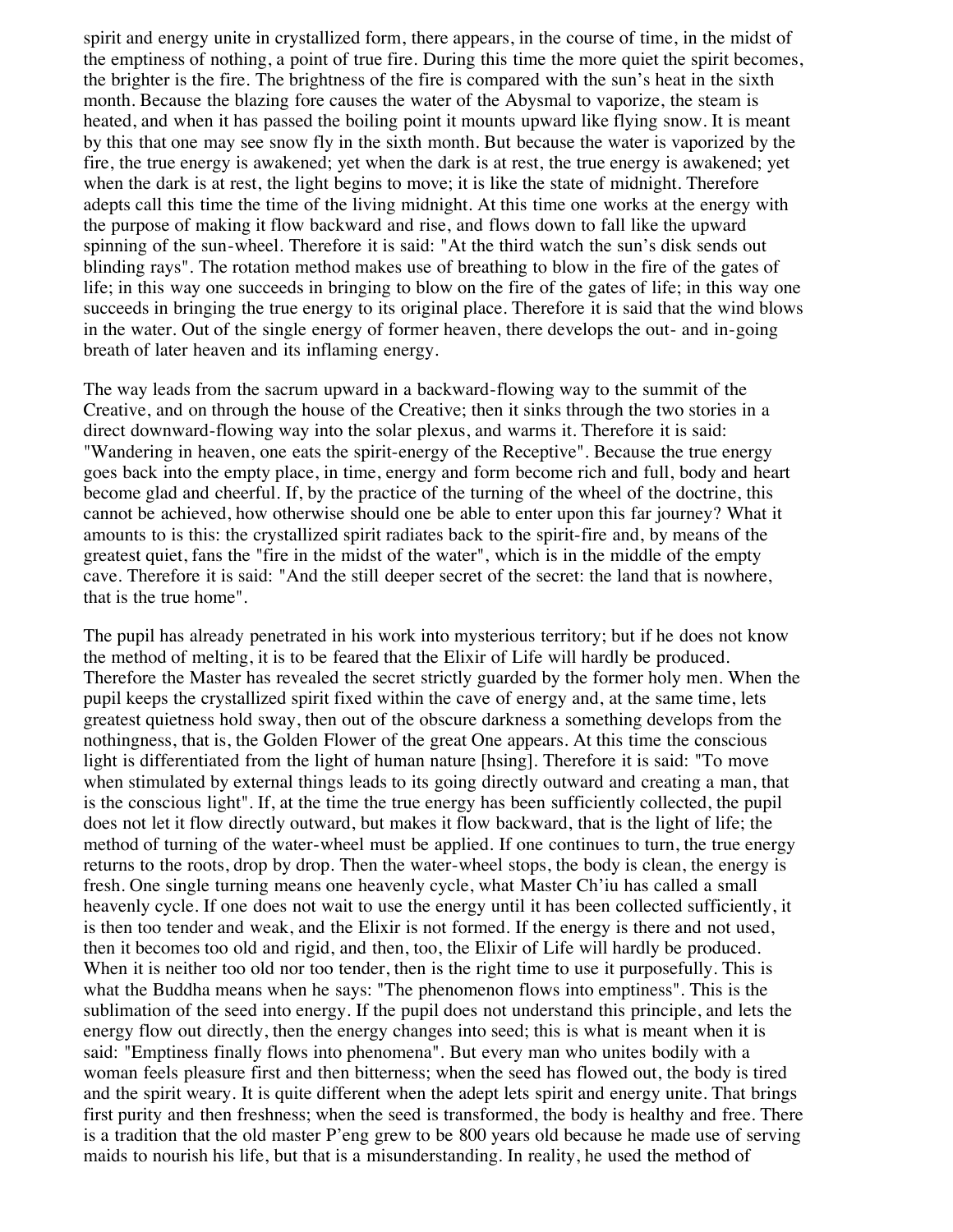sublimation of spirit and energy. In the Elixir of Life symbols are used for the most part, and in them the fire of the Clinging (Li) is frequently compared to a bride, and the water of the Abyss to the boy (puer aeternus). From this arose the misunderstanding about Master P'eng having restored his virility through women. These are errors that have forced their way in later.

But adepts can use the means of overthrowing the Abysmal (K'an) and the Clinging (Li) only when they have sincere intention in the work, otherwise a pure mixture cannot be produced. The true purpose is subject to the earth; the color of the earth is yellow, therefore in books on the Elixir of Life it is symbolized by the yellow germ. When the Abysmal and the Clinging (Li) unite, the Golden Flower appears; the golden color is white, and therefore white snow is used a s a symbol. But worldly people who do not understand the secret words of the Book of the Elixir of Life have misunderstood ad the yellow and white there in that they have taken it as a means of making gold out of stones. Is not that foolish?

An ancient adept said: "Formerly, every school knew this jewel, only fools did not know it wholly". If we reflect on this we see that the ancients really attained long life by the help of the seed-energy present in their own bodies, and did not lengthen their years by swallowing this or that sort of elixir. But the worldly people lost the roots and clung to the tree-tops. *The Book of the Elixir* also says: "When the right man (white magician) makes use of the wrong means, the wrong means work in the right way". By this is meant the transformation of seed into energy. "But if the wrong man uses the right means, the right means work in the wrong way". By this is meant the bodily union of man and woman fro which spring sons and daughters. The fool wastes the most precious jewel of his body in energy. When it is finished, the boy perishes. The holy and wise men have no other way of cultivating their lives except by destroying lusts and safeguarding the seed. The accumulated seed is transformed into energy, and the energy, when there is enough of it, makes the creatively strong body. The difference shown by ordinary people depends only upon how they apply the downward-flowing way or the backward-flowing way.

The whole meaning of this section is directed towards making clear to the pupil the method of filling up the oil when meeting life. Here the eyes are the chief thing. The two eyes are the handle of the pole star. Even as heaven turns about the polar star as a center point, so among men the right intention must be the master. Therefore the completion of the Elixir of Life depends entirely on the harmonizing of the right purpose. Then, if it is said that the foundation can be laid in a hundred days, first of all the degree of industry in work and the degree of strength in the physical constitution must be taken into account. Whoever is eager in the work, and has a strong constitution, succeeds more quickly in turning the water-wheel of the rear river. When a person has found the method of making thoughts and energy harmonize with one another, he can complete the Elixir within the hundred days. But whoever is weak and inert will not produce it even after the hundred days. When the Elixir is completed, spirit and energy are pure and clear; the heart is empty, human nature (hsing) manifest, and the light of consciousness transforms itself into the light of human nature, the Abysmal and the Clinging (fire, Li) have intercourse spontaneously. When the Abysmal and the Clinging commingle, the holy fruit is born. The ripening of the holy fruit is the effect of a great heavenly cycle. Further elucidation stops with the method of the heavenly cycle.

This book is concerned with the means of cultivating life and shows at first how to start by looking at the bridge of one's nose; here the method of reversing is shown; the methods of making firm and letting go are in another book, the *Hsu Ming Fang* (*Methods of Prolonging Life*). ]

# **Summary of the Chinese Concepts on Which is Based the Idea of the Golden Flower, or Immortal Spirit-Body ~**

The Tao, the undivided, great One, gives rise to two opposite reality principles, the dark and the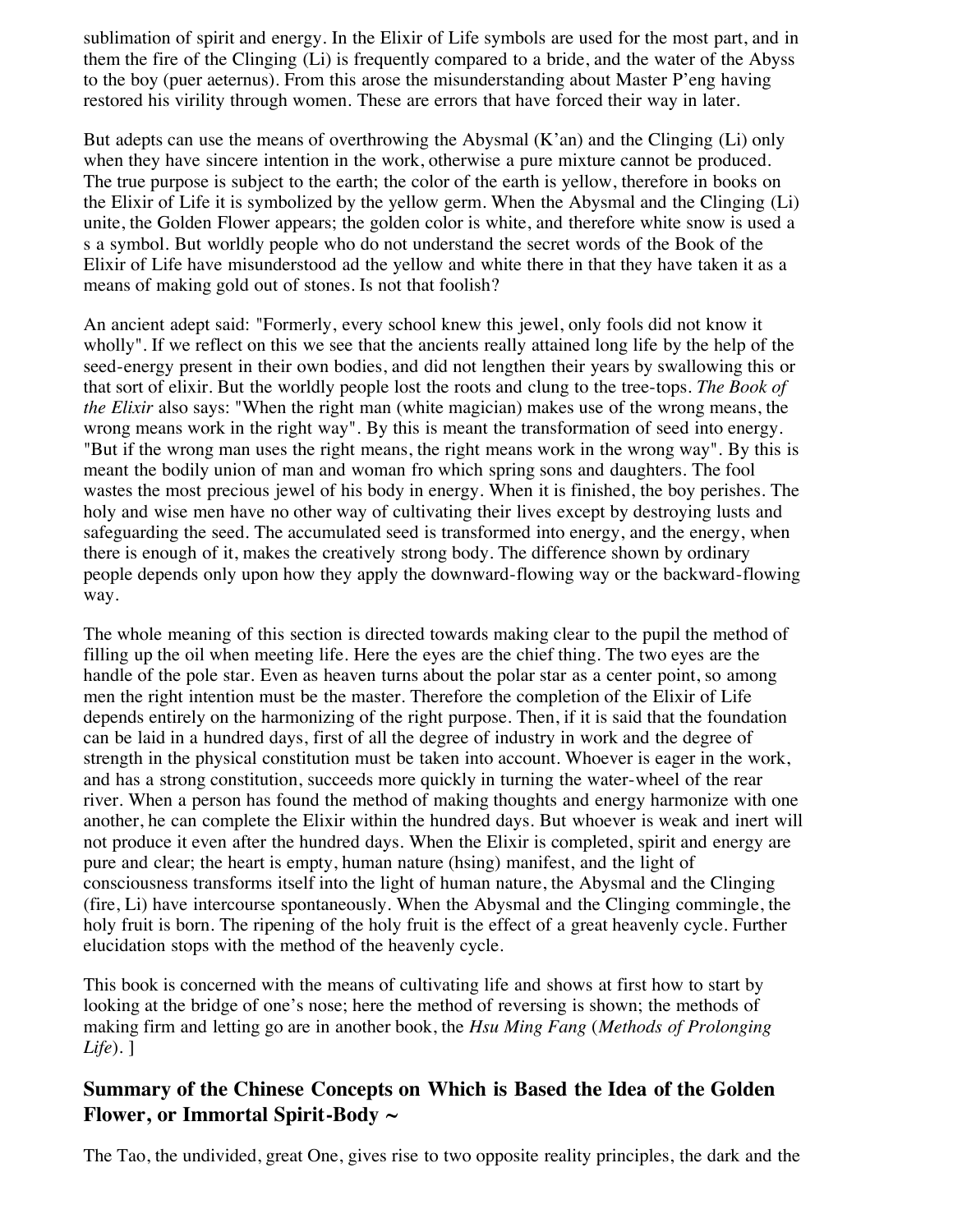light, yin and yang. These are at first thought of only as forces of nature apart from man,. Later, the sexual polarities and others as well are derived from them. From yin comes K'un, the receptive feminine principle; from yin come Ch'ien, the creative masculine principle; from yin comes ming, life; from yang, hsing or human nature.

Each individual contains a central monad, which, at the moment of conception, splits into life and human nature, ming and hsing. These two are supra-individual principles, and so can be related to eros and logos.

In the personal bodily existence of the individual they are represented by two other polarities, a p'o soul (or anima) and a hun soul (animus). All during the life of the individual these two are in conflict, each striving for mastery. At death they separate and go different ways. The anima sinks to earth as kuei, a ghost-being. The anima rises and becomes shen, a spirit or god, Shen may in time return to the Tao.

If the life-energy flows downward, that is, without let or hindrance into the outer world, the anima is victorious over the animus; no spirit-body or Golden Flower is developed, and at death the ego is lost. If the life-energy is led through the backward-flowing process, that is, conserved, and made to rise instead of allowed to dissipate, the animus has been victorious, and the ego persists after death. It then becomes shen, a spirit or god. A man who holds to the way of conservation all through life may reach the stage of the Golden Flower, which then frees the ego from the conflict of the opposites, and it again becomes part of the Tao, the undivided, great One.



Diagram of the Chinese concepts concerned with the development of the Golden Flower, or immortal spirit-body

# *The Hui Ming Ching*

# *The Book of Consciousness and Life*

**(Translation and Commentary by Richard Wilhelm)**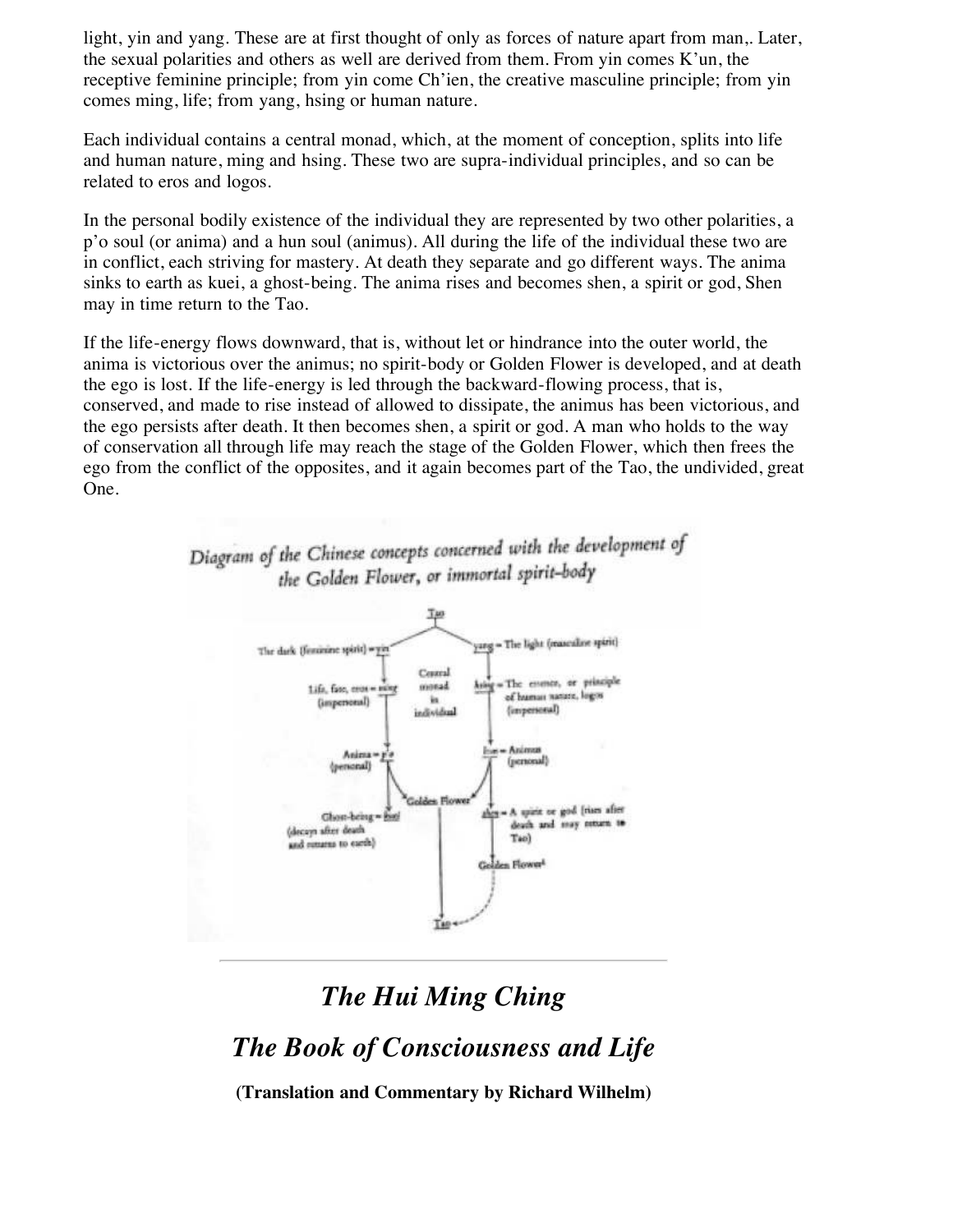#### **1. Cessation of Outflowing ~**

If thou wouldst complete the diamond body with no outflowing, Diligently heat he roots of consciousness and life. Kindle light in the blessed country ever close at hand, And there hidden, let thy true self always dwell.

[ The illustration found here in the Chinese text shows the body of a man. In the middle of the lower half of the body is drawn a germ cell by which the gateway of life is separated from the gateway of consciousness. In between, leading to the outside world, is the canal through which the vital fluids flow out. ]

The subtlest secret of the Tao is human nature and life (hsing-ming). There is no better way of cultivating human nature and life than to bring both back to unity. The holy men o ancient times, and the great sages, set forth their thoughts about the unification of human nature and life by means of images from the external world.; they were reluctant to speak of it openly without allegories. Therefore the secret of how to cultivate both simultaneously was lost one earth. What I show through a series of images is not a frivolous giving away pf secrets. On the contrary, because I combined the notes of the Leng-yen-ching on the cessation of outflowing and the secret thoughts of Hua-yen-ching with occasional references to the other sutras, in order to summarize them in this true picture, it can be understood that consciousness and life are not anything external to the germinal vesicle. I have drawn this picture so that companions pursuing the divine workings of the dual cultivation may know that in this way the true seed matures, that in this way the cessation of outflowing is brought about, that in this way the sheli [Satira, the firm, the immortal body] is melted out, that in this way the great Tao is completed.

But the germinal vesicle is an invisible cavern; it has neither form nor image. When the vital breath stirs, the seed of this vesicle comes into being; when it cease it disappears again. It is the pace which harbors truth, the altar upon which consciousness and life are made. It is called the dragon castle at the bottom of the sea, the boundary region of the snow mountains, the primordial pass, the kingdom of greatest joy, the boundless country. All these different names mean this germinal vesicle. If a dying man does not know this germinal vesicle, he will not find the unity of consciousness and life in a thousand births, nor in ten thousand aeons.

This germinal point is soemthig great. Before this our body is born of our parents, at the time of conception, this seed is first created and human nature and life dwell therein. The two are intermingled and form a unity, inseparably mixed like the sparks in the refining furnace, a combination of primordial harmony and divine law. Therefore it is said: "In the state before the appearance there is an inexhaustible breath". Furthermore it is said: "Before the parents have begotten the child, the breath of life is complete and the embryo perfect". But when the embryo moves and the embryo vesicle is torn, it is as if a man lost his footing on a high mountain: with a cry the man plunges down to earth, and from then on human nature and life are divided. From this moment human nature can no longer see life nor life human nature. And now date takes its course: youth passes over into maturity, maturity into old age, and old age into woe.

Therefore the Julia (Buddha Tathagata), in his great compassion, let the secret making and melting be known. He teaches one to re-enter the womb and create anew the human nature and life of the ego; he shows how spirit and soul (vital breath) enter the germinal vesicle, how they must combine to become a unity in order to complete the true fruit, just as the sperm and soul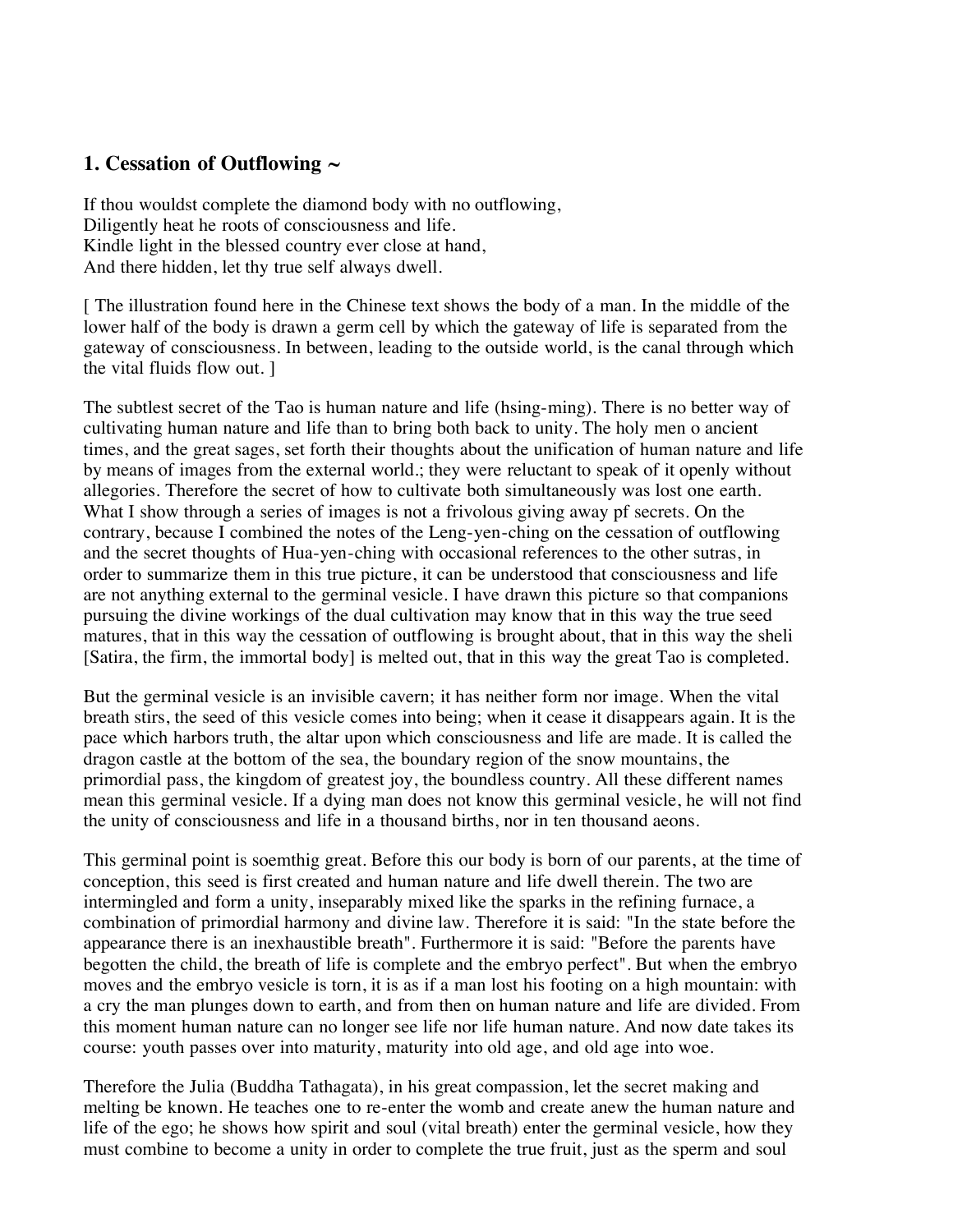of father and mother entered into this germinal vesicle and united as one being in order to complete the embryo. The principle is the same.

Within the germinal vesicle is the fire of the ruler; at the entrance of the germinal vesicle is the fire of the minister; in the whole body, the fire of the people. When the fire of the ruler expresses itself, it is received by the fire of the minister. When the fire of the minister moves, the fire of the people follows him. When the three fires express themselves in this order a man develops. But when the three fires return in reverse order the Tao develops.

This is the reason that all the sages began their work at the germinal vesicle in which outflowing had ceased. If one does not establish this path, but sets up other things, it is of no avail. Therefore all the schools and sects which do not know that the ruling principle of consciousness and life is in this germinal vesicle, and which therefore seek it in the outer world, can accomplish nothing despite all their efforts to find it outside.

2. The Six Periods of Circulation in Conformity with the Law  $\sim$ 

If one discerns the beginning of the Buddha's path, There will be the blessed city of the West. After the circulation in conformity with the law, There is a turn upward towards heaven when the breath is drawn in. When the breath flows out energy is directed towards the earth. One time-period consists of six intervals (hou). In two intervals one gathers Moni (Sakyamuni). The great Tao comes forth from the center. Do not seek the primordial seed outside!



The most marvelous effect of the Tao is the circulation in conformity with the law. What makes the movement inexhaustible is the path. What best regulates the speed are the rhythms (*kuei*). What best determines the number of the exercises is the method of the intervals (*hou*).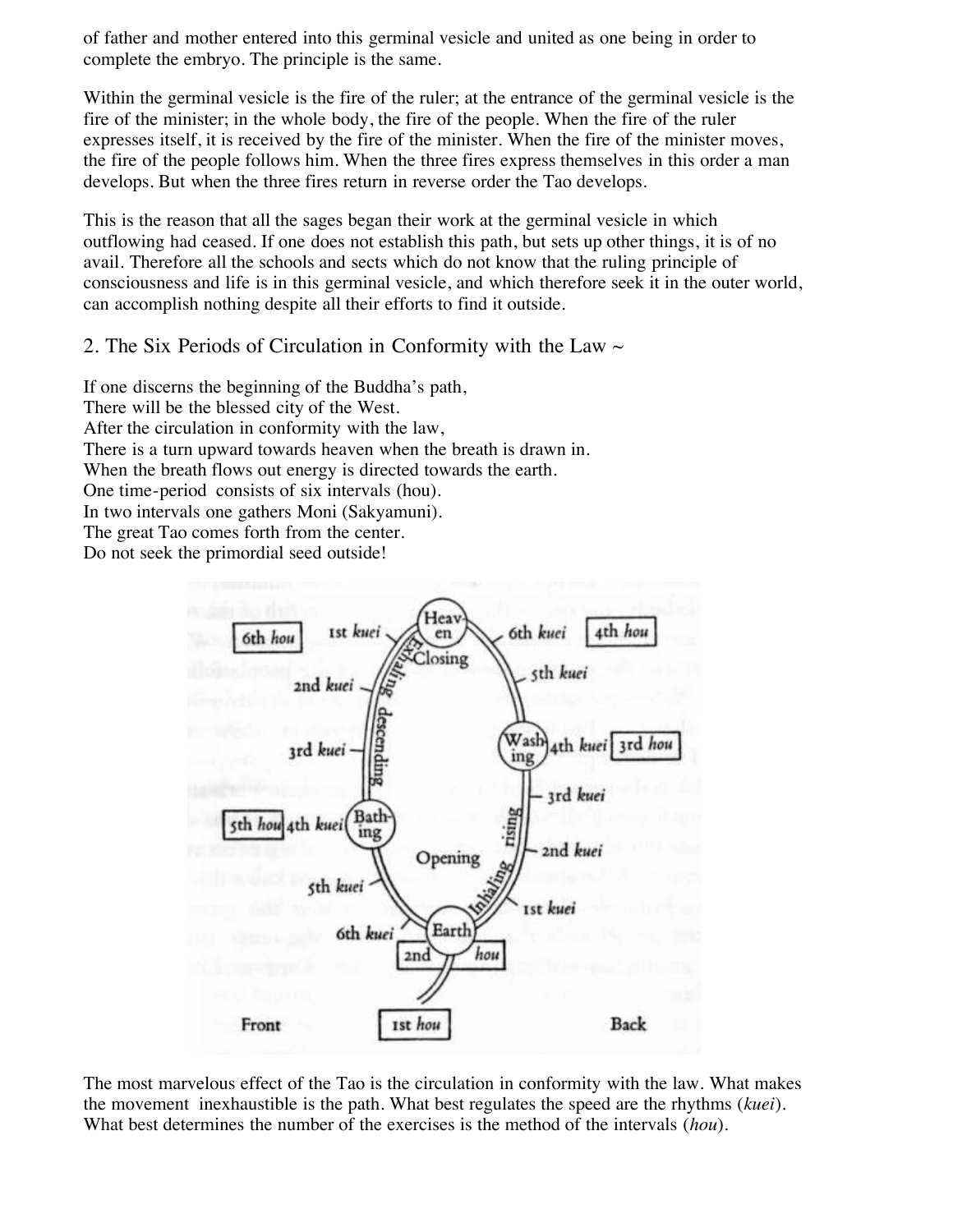This presentation contains the whole law, and the true features of the Buddha from the West are contained in it. The secrets contained in it show how one gets control o the process by exhaling and inhaling, how the alternation between decrease and increase expresses itself in closing and opening, how one needs true thoughts in order not to deviate from the way, how the firm delimitation of the regions makes it possible to begin and to stop at the right time.

I sacrifice myself and serve man, because I have presented fully this picture which reveals the heavenly seed completely, so that every layman and man of the world can reach it and so bring it to completion. He who lacks the right virtue may well find something in it, but heaven will not grant him his Tao. Why not? The right virtue belongs to the Tao as does one wing of a bird to the other: if one is lacking, the other is of no use. Therefore there is needed loyalty and reverence, humaneness and justice and strict adherence to the five commandments [of Buddhism: Do not kill, steal, commit adultery, lie, nor drink alcohol nor eat meat]; then only does one have the prospect of attaining something.

But all the subtleties and secrets are offered in this *Book of Consciousness and Life* to be pondered and weighted, so that one can attain everything in its truth.

[ \*\*\* The drawing is intended to show the circulation of the streams of energy during the movement of breathing. Inhalation is accompanied by the sinking of the abdomen and exhalation by the lifting of it, but in these exercises the point is that we have a backwardflowing movement as follows: when inhaling, one opens the lower energy-gate and allows the energy to rise upward along the rear line of energy (in the spinal cord), and this upward flow corresponds to the time-intervals indicated in the drawing. In exhaling, the upper gate is closed and the stream of energy is allowed to flow downward along the front line, likewise in the order of the time-intervals indicated. Furthermore, it is to be noted that the stations for "washing" and "bathing" do not lie exactly in the middle of the lines, but that "washing" is somewhat above and "bathing" somewhat below the middle, as the drawing shows. ]

## **3. The Two Energy-Paths of Function and Control ~**

There appears the way of the in-breathing and out-breathing of the primordial pass. Do not forget the white path below the circulation in conformity wit the law! Always let the cave of eternal life be nourished through the fire! Ah! Test the immortal place of the gleaming pearl!

[ \*\*\* In the text there is another picture here which is very similar to the first. It shows again the paths of energy: the one in front leads down and is called the function-path (*jen*), and the one at the back leading upwards is the control-path (*tu*). ]

This picture is really the same as the one that precedes it. The reason that I show it again is so that the person striving for cultivation of the Tao may know that there is in his own body a circulation with the law. I have furnished this picture in order to enlighten companions in search of the goal. When these two paths (the functioning and the controlling) can be brought into unbroken connection, then all energy-paths are joined. The deer sleeps with his nose on his tail in order to close his controlling energy-path. The crane and the tortoise close their functioning-paths. Hence these three animals become at least a thousand years old. How much further can a man go! A man who carries on the cultivation of the Tao, who sets in motion the circulation in conformity with the law, in order to let consciousness and life circulate, need not fear that he is not lengthening his life and is not completing his path.

## **4. The Embryo of the Tao ~**

According to the law, but without exertion, one must diligently fill oneself with light. Forgetting appearance, look within and help the true spiritual power!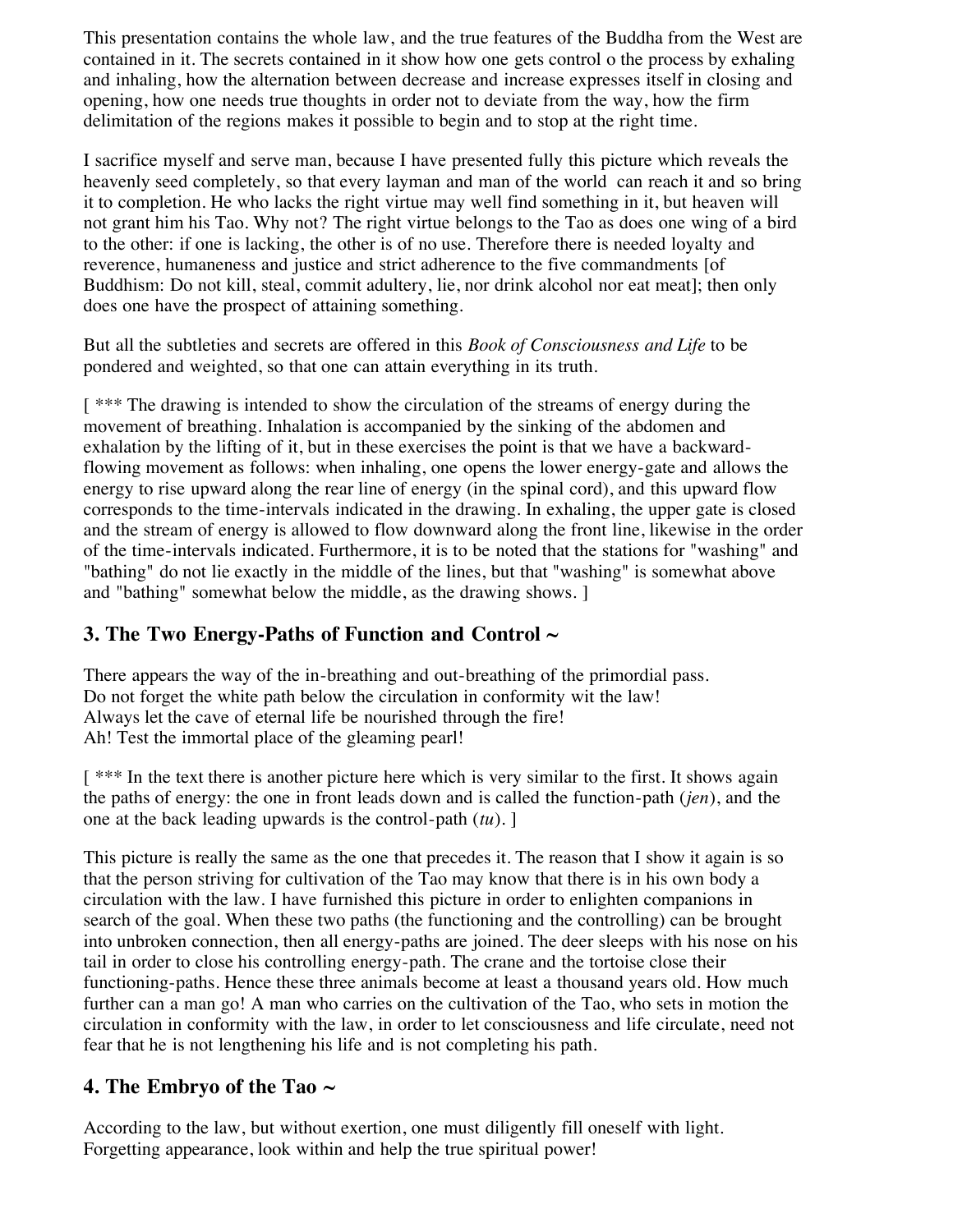Ten months them embryo is under fire. After a year the washing and baths become warm.



This picture will be found in the original edition of the *Leng-yen-ching*. But the ignorant monks who did not recognize the hidden meaning and knew nothing about the embryo of the Tao have for this reason made the mistake of leaving this picture out. I only found out through the explanations of adepts that the Julai (Tathagata) knows real work on the embryo of the Tao. This embryo is nothing corporeally visible which might be completed by other beings, but is in reality the spiritual breath-energy of the ego. First the spirit must penetrate the breath-energy (the soul), then the breath-energy envelops the spirit. When spirit and breath-energy are firmly united and the thoughts quiet and immobile, this is described as the embryo. The breath-energy must crystallize; only then will the spirit become effective. Therefore it is said in the Leng-yenching: "Take maternal care of the awakening and the answering". The two energies nourish and strengthen one another. Therefore it is said: "Daily growth takes place". When the energy is strong enough and the embryo is round and complete it comes out on the top of the head. This is what is called: the completed appearance which comes forth as embryo and begets itself as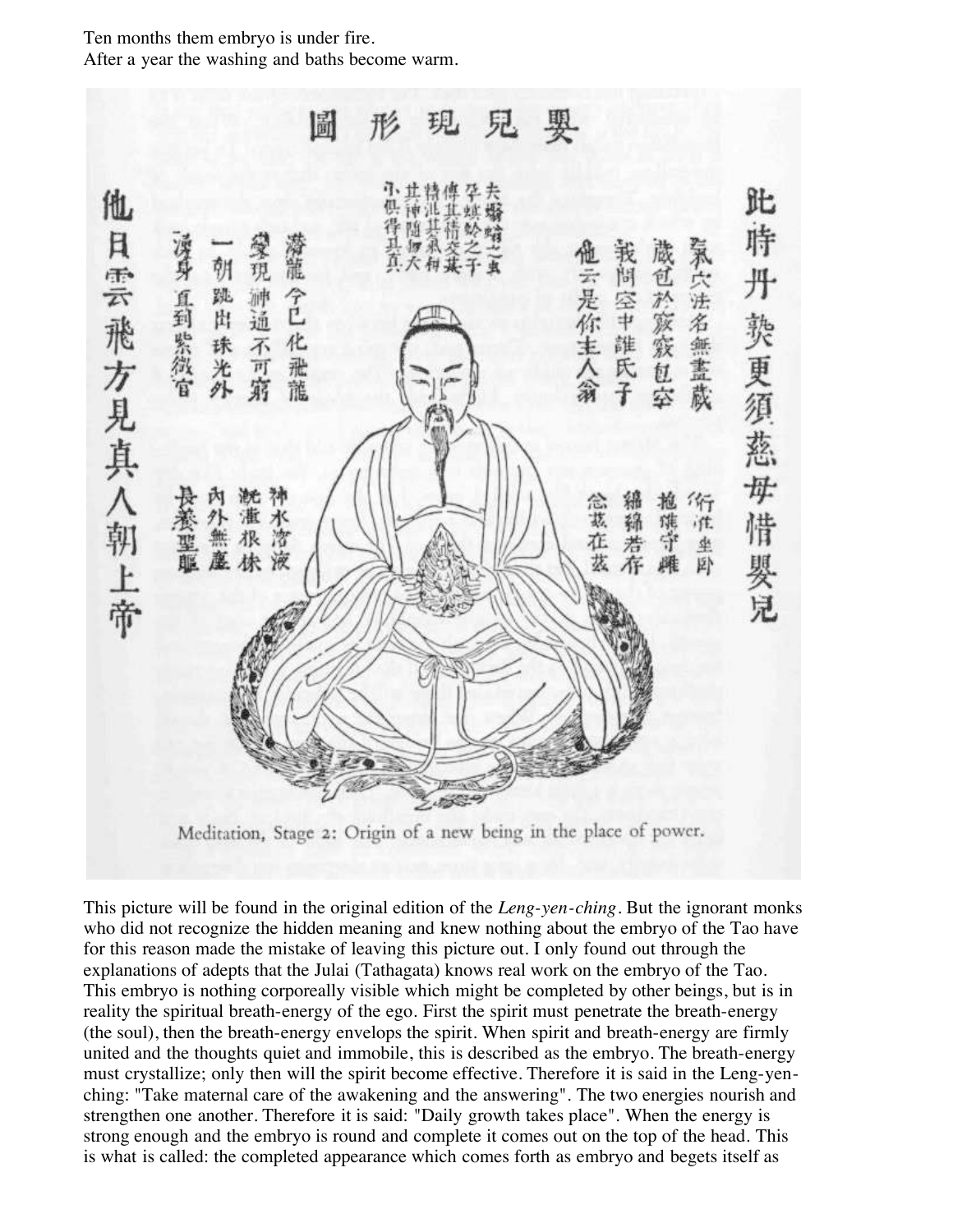the son of the Buddha.

#### **5. The Birth of the Fruit ~**

Outside the body there is a body called the Buddha image. The thought which is powerful, the absence of thoughts, is Bodhi. The thousand-petal lotus flower opens, transformed through breath-energy. Because of the crystallization of the spirit, a hundred-fold splendor shines forth.



In the *Leng-yen-chou* [Suramgama mantra] it is said: "At that time the ruler of the world caused a hundredfold precious light to beam from his hair knots. In the midst of the light shone the thousand-petal, precious lotus flower. And there within the flower sat a transformed Julai. And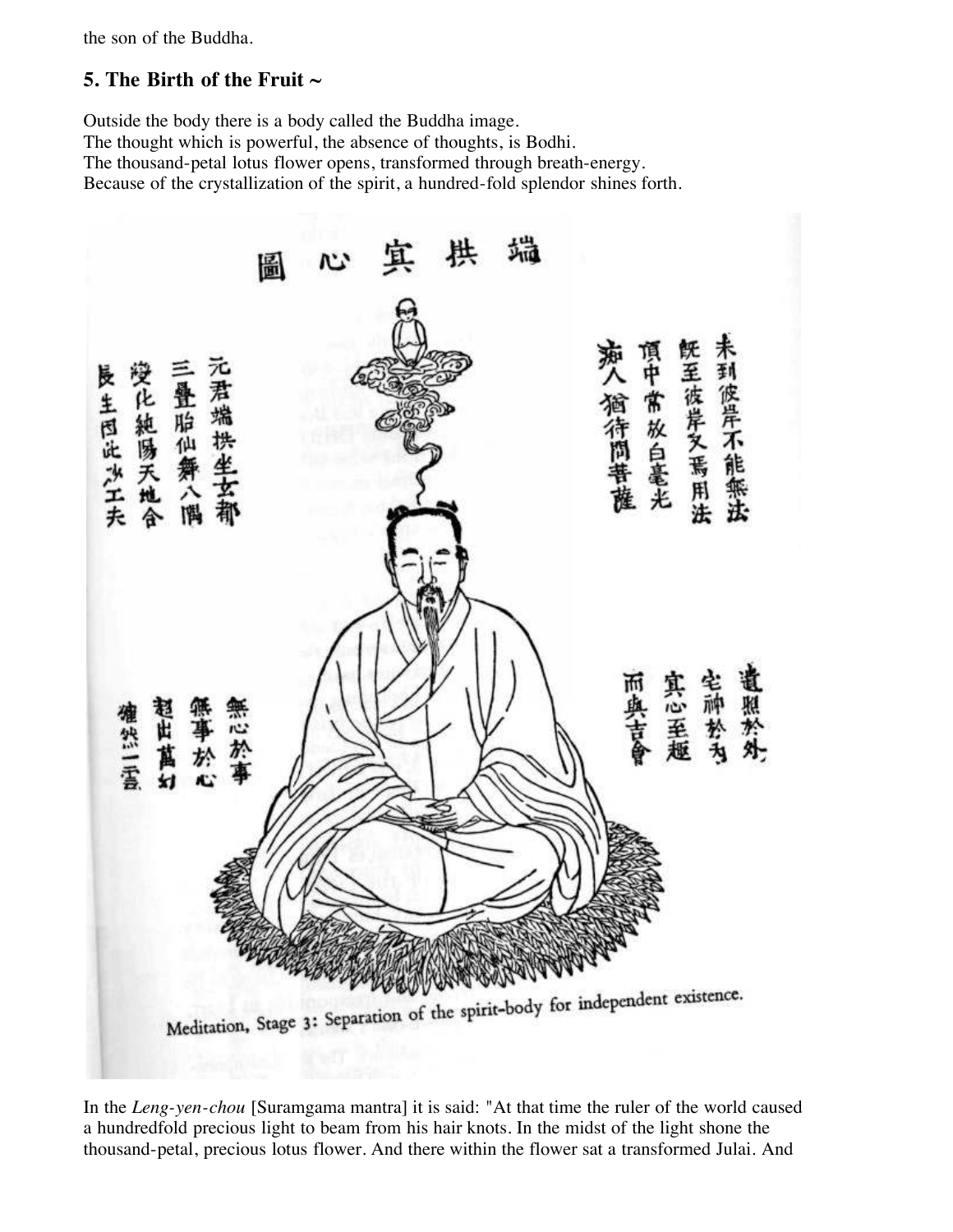from the top of his head went ten rays of white, precious light, which were visible everywhere. The crowd looked up to the outstreaming light and the Julai announced: 'The divine, magic mantra is the appearance of the light-spirit, therefore his name is Son of Buddha'".

If a man does not receive the teaching about consciousness and life, how could there develop out of his own body the Julai, who sits and shines forth in the lotus flower and appears in his own spirit-body! Many say that the light-spirit is a minor teaching; but how can that which a man receives from the ruler of the world be a minor teaching? Herewith I have betrayed the deepest secret of the Leng-yen in order to teach disciples. He who receives this way rises at once to the dark secret and no longer becomes submerged in the dust of everyday life.

## **6. Concerning the Retention of the Transformed Body ~**

Every separate thought takes shape and becomes visible in color and form. The total spiritual power unfolds its traces and transforms itself into emptiness. Going out into being and going into non-being, one completes the miraculous Tao. All separate shapes appear as bodies, united with a true source.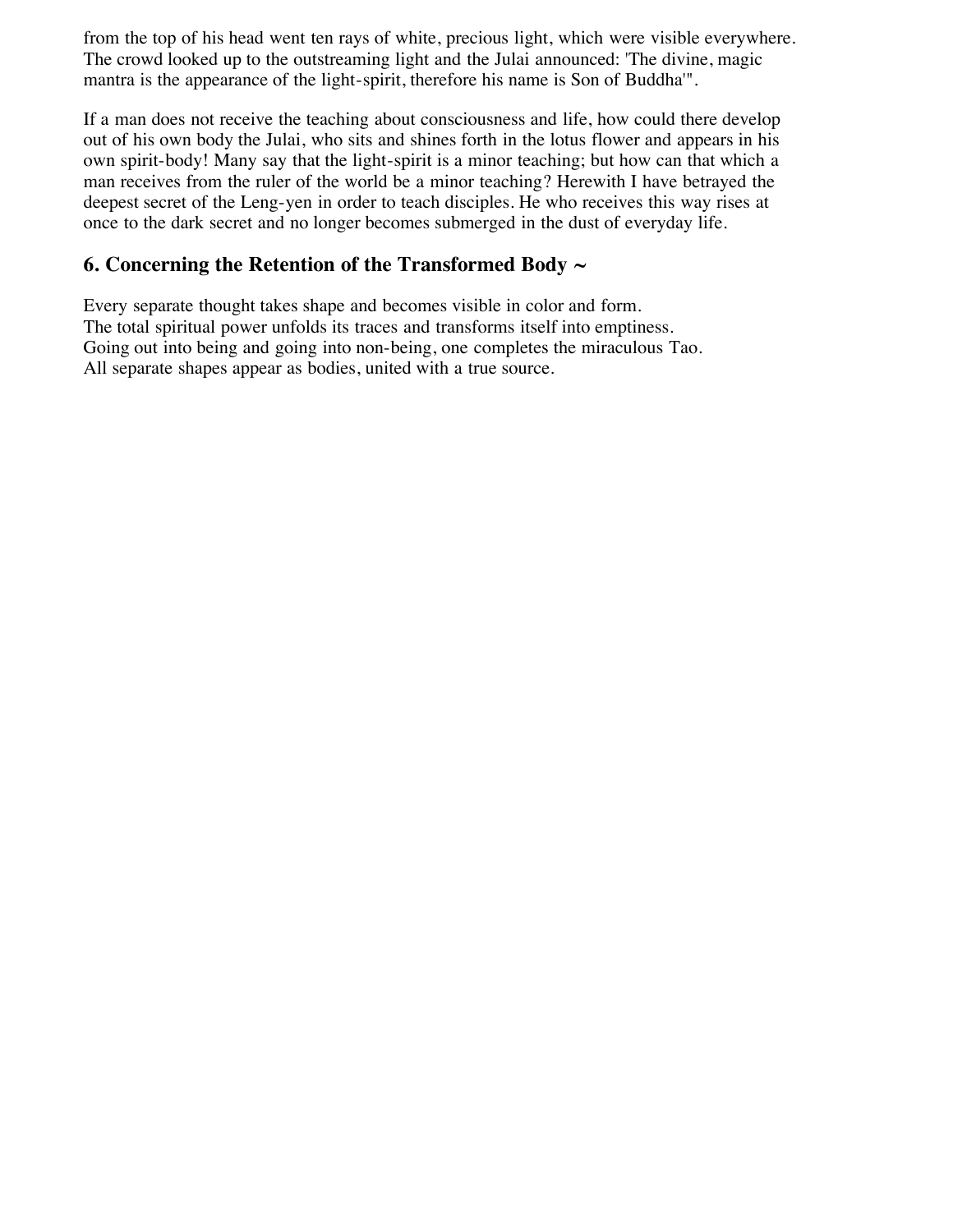

## **7. The Face Turned to the Wall ~**

The shapes formed by the spirit-fire are only empty colors and forms. The light of human nature [*hsing*] shines back on the primordial, the true. The imprint of the heart floats in space; untarnished, the moonlight shines. The boat of life has reached the shore; bright shines the sunlight.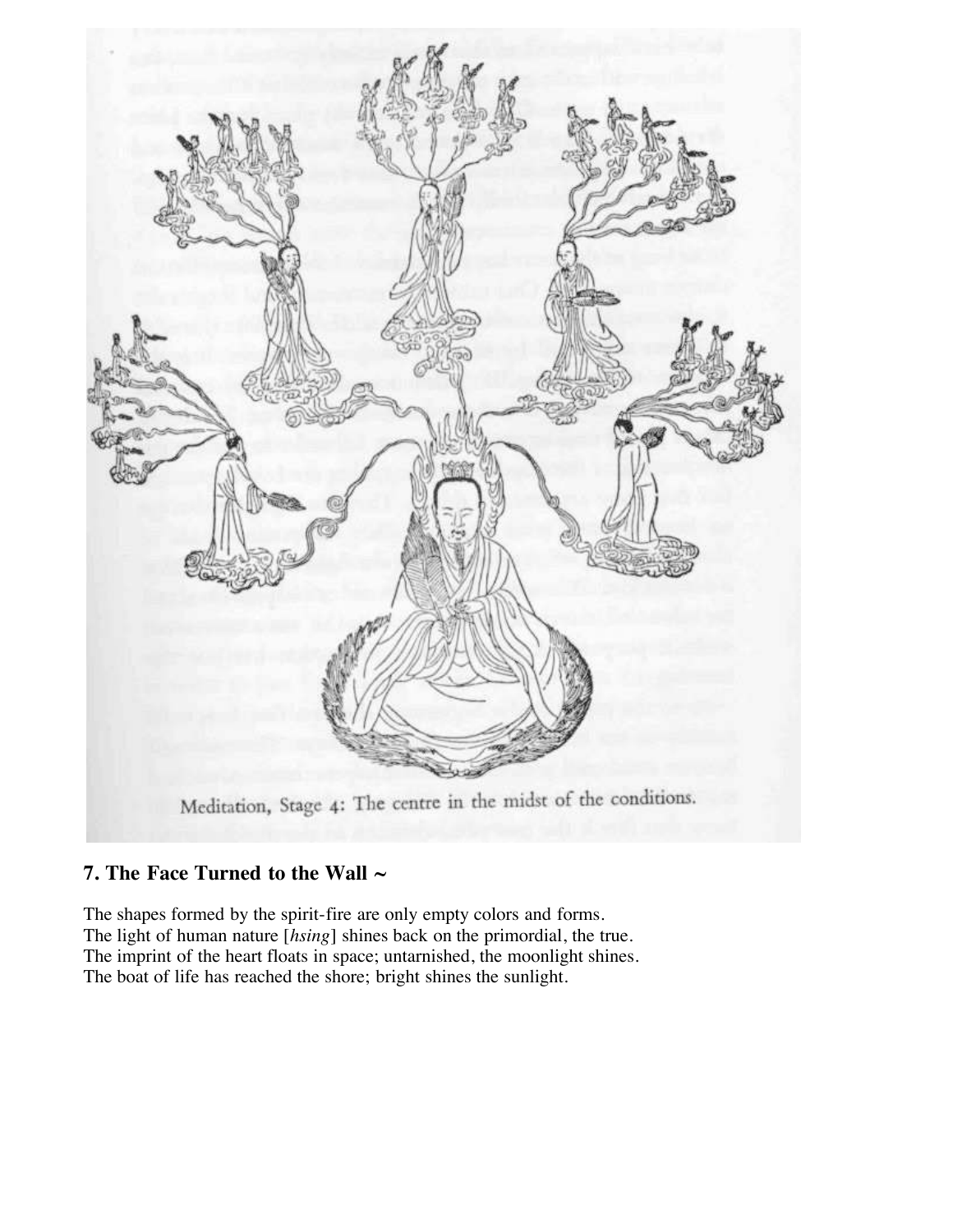

# **8. Empty Infinity ~**

Without beginning, without end, Without past, without future. A halo of light surrounds the world of the law. We forget one another, quiet and pure, altogether powerful and empty. The emptiness is irradiated by the light of the heart and of heaven. The water of the sea is smooth and mirrors the on in its surface. The clouds disappear in blue space; the mountains shine clear. Consciousness reverts to contemplation; the moon disk rests alone.